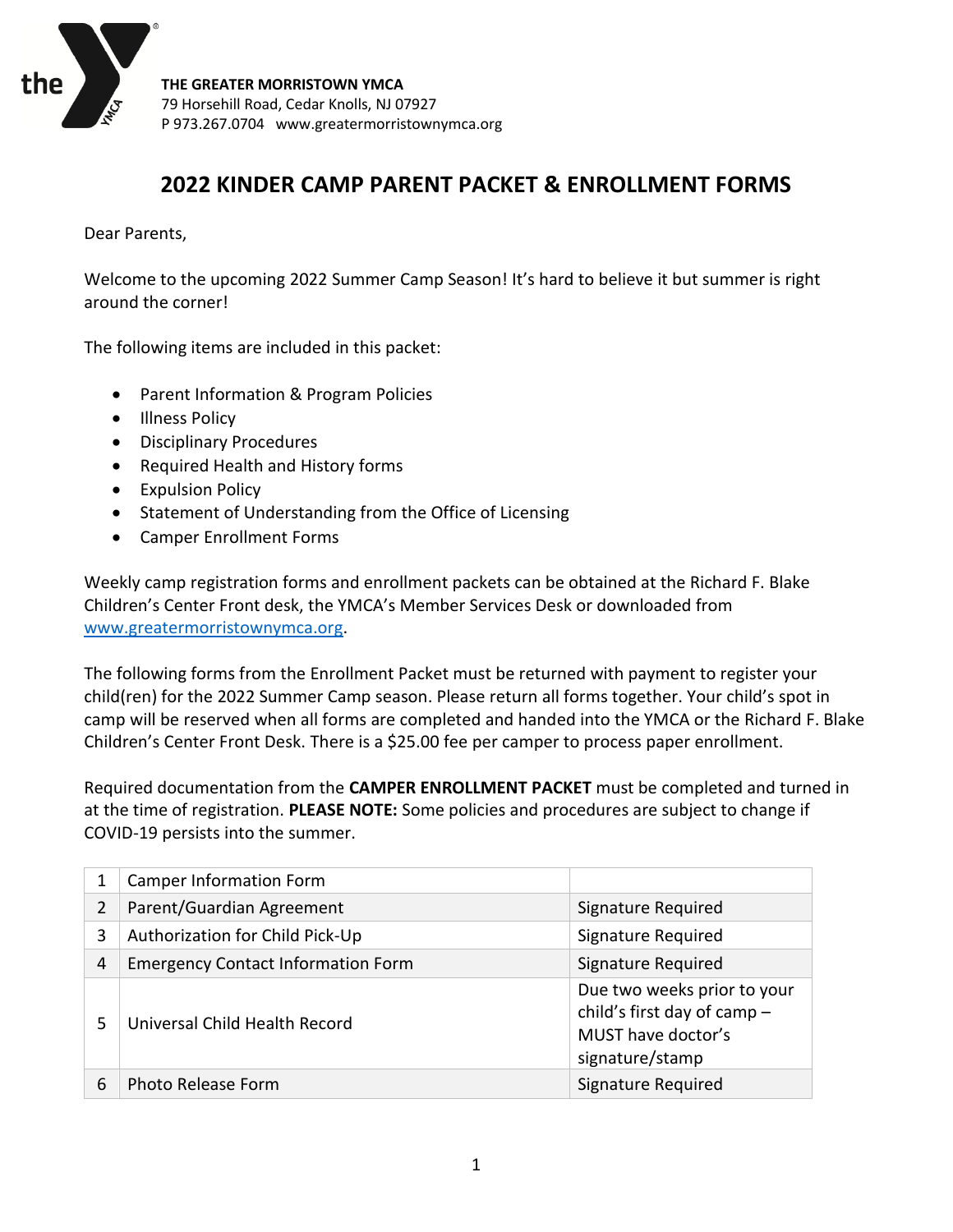

| Swim Form                    | Signature Required  |
|------------------------------|---------------------|
| T-Shirt Order Form           | Please include size |
| Camper Registration Fee Form |                     |

Camp T-Shirts are **MANDATORY**. Your child must wear his/her shirt every day. You will receive 1 free shirt with registration. Additional t-shirts can be purchased for **\$9.00** each at registration (10 days to process shirt orders). T-Shirts will be available prior to the start of camp. No t-shirts will be available for purchase after camp begins.

#### **PARENT INFORMATION AND PROGRAM POLICIES**

This information is important for both parents and campers, and should be read through carefully to help prepare your child for his or her summer camp experience. In order to facilitate a smooth transition, it is essential that children are well prepared for camp and know what to expect before attending. This packet of information and policies should be retained for guidance and future reference.

#### **REGISTRATION:**

Registration is processed on a first-come, first-served basis, and is subject to acceptance by the Camp Administration and Camp Registrar. The following is required at the time of registration:

- **Kinder Camp Camper Registration Form** (fully completed, legible, and signed)
- **All Camper Enrollment Forms** (from the Camper Enrollment Packet)
- Payment of **50%** of total weekly camp fees, if registering prior to **May 1st** .
- **100%** of fees are due for Camper Registration Fee and extra T-Shirts
- Full payment of ALL camp fees is due if registering on or after May 1<sup>st</sup>, 2022

\*\*There is a **\$35.00** service charge for checks returned by the bank.\*\*

#### **PROGRAM AND SESSION CHANGES PRIOR TO MAY 1ST (\$30.00 PROCESSING FEE)**

Requests for changes of session dates or programs following initial registration are limited by availability. *In case you need to change days or weeks, you must email Susan at [campforms@morristownymca.org](mailto:campforms@morristownymca.org) no later than May 1st, 2022.* The Processing Fee and any additional fees required must be paid when submitting a change request. **Please note: this change request DOES NOT guarantee acceptance of change in session.**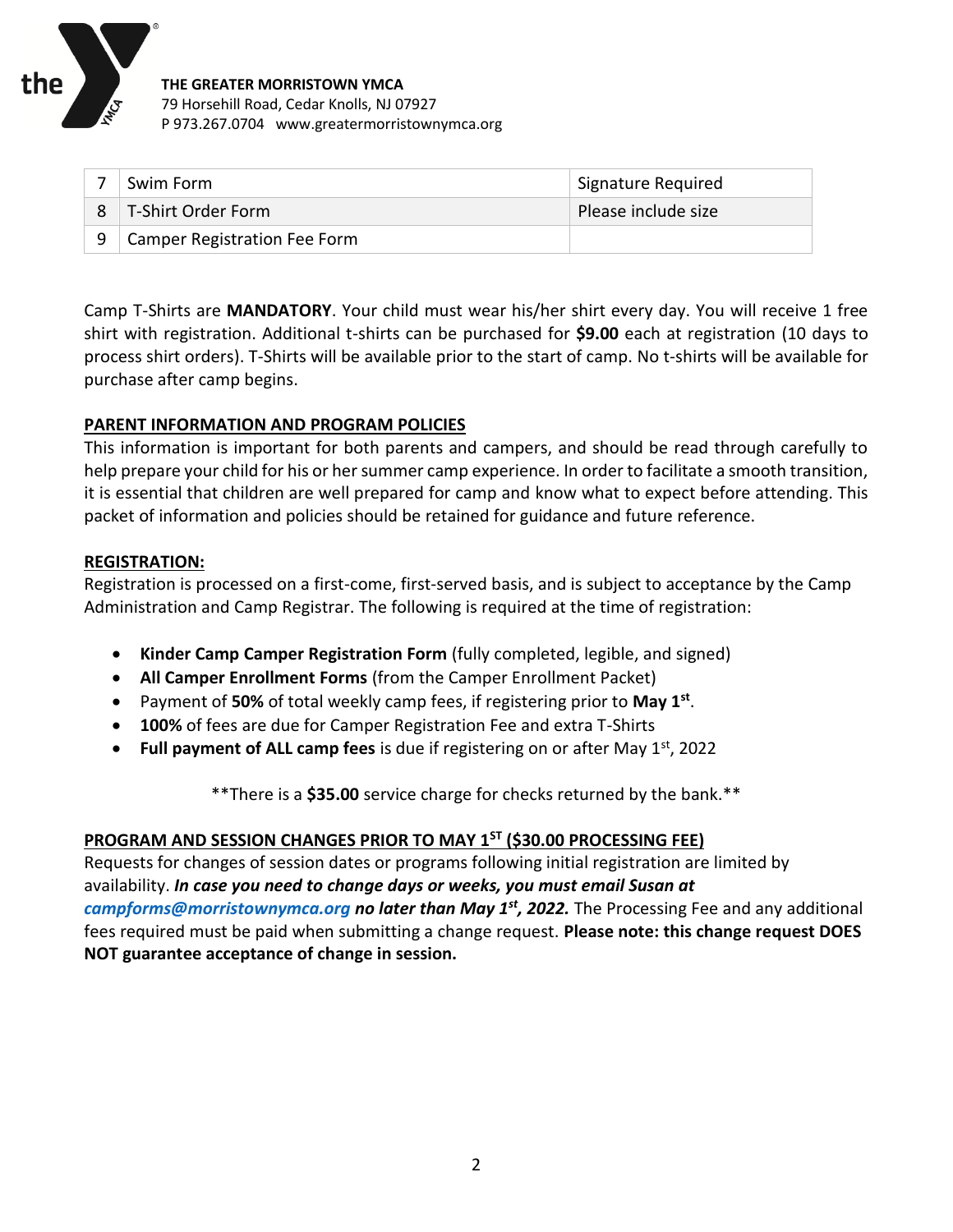

#### **HOURS OF OPERATION:**

Kinder Camp (for children entering Kindergarten in 2022): 8:00AM-5:00PM

| <b>CAMP RATES: (per week)</b> |              | <b>SIBLING DISCOUNT (per week)</b> |
|-------------------------------|--------------|------------------------------------|
| 5 days / week:                | \$375 / week | 5 days / week: \$365 / week        |
| 4 days / week:                | \$335 / week | 4 days / week: \$325 / week        |
| 3 days / week:                | \$285 / week | 3 days / week: \$275 / week        |

#### **DROP-OFF AND PICK-UP PROCEDURES:**

**Kinder Camp:** Parents/Guardians must escort camper(s) to the Kinder Camp room after they are signed in at the Richard F. Blake Children's Center Front Desk or with the Kinder Camp Staff. The Blake Center is located at 65 Horsehill Road, next to the YMCA building. Kinder Campers cannot be dropped off earlier than 8:00 AM. Parent/Guardian must sign each child in upon arrival. Pick-up is no later than 5:00 PM at the Blake Center or YMCA, with all Campers signed out by parents or authorized designee. NO campers will be released unless the center has the proper documentation. The Blake Center and camp staff regard all campers' health and safety very seriously, and camp personnel will request proper identification before releasing any campers to unfamiliar individuals. The Kinder Camp Director will inform all parents at drop off where pick up will be.

#### **EARLY DISMISSAL:**

Parents/Guardians picking up camper(s) before the end of the normal program day should notify the Camp Director the morning of the day of altered schedule.

#### **PROCARE CONNECT AND PIN NUMBERS:**

ProCare Connect is an app for your phone that allow our administration to communicate directly with our families.

Prior to the start of camp, you will receive an email inviting you to join the program. If you do not, please double check your spam or trash folders, then reach out to the Director or Susan to make sure we have your information correct.

We will be using the communication and the sign in/out parts of this program. Once you download the app and sign in to your account, you will be able to access basic information about your child and family. (Please note that each individual parent/guardian needs their own "invite code" to sign up, it cannot be shared.) Please let us know if any of this information needs to be updated.

Your screen will have three options at the top right corner, a QR code icon, a calendar icon and a messaging icon.

The QR code icon will allow you to sign your child in and out of the program each and every day. The QR code will be provided to you during drop off and pick up times. There is also a backup PIN number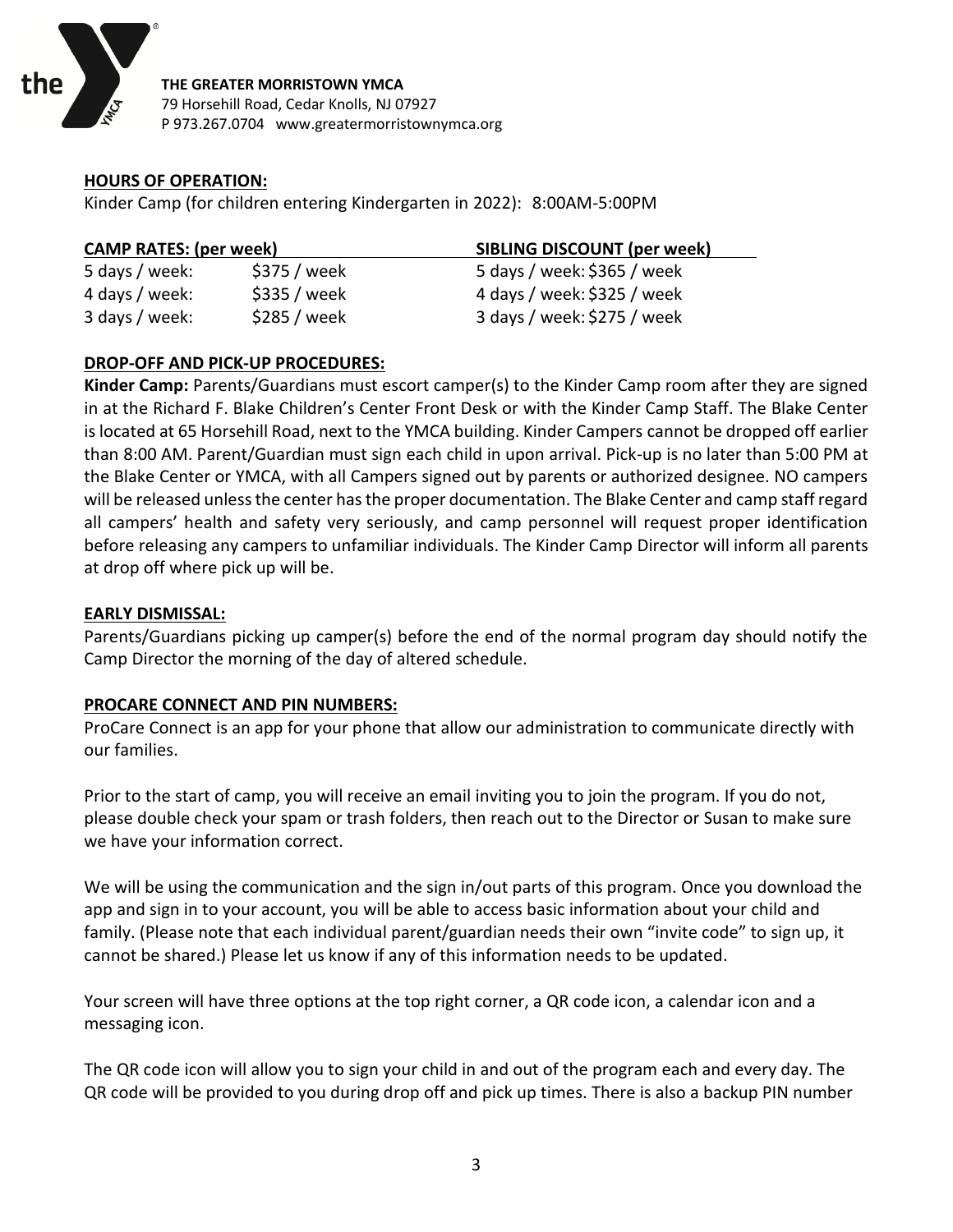

that you can provide to a staff member if the QR code does not work. The PIN numbers will be used for those whom you have authorized as approved pick up. Each adult will have their own PIN number. You can find the PIN Numbers in your Family Info section of your app.

The messaging icon does just that – sends messages to and from your teacher. We will not be using the calendar icon.

#### **LATE PICK-UP FEE:**

After 5:00PM, a late fee of \$30.00 for every 15 minutes, per child, will be charged for those Campers not picked up. If payment is not remitted at that time, your camper(s) will NOT be accepted into camp until payment has been settled.

#### **NON-PARENT/GUARDIAN PICK-UPS:**

Adults other than legal Parents or Guardians of campers, who are intending to pick up, transport or take custody of children from camp, must be documented with the Camp Director PRIOR to its occurrence. The names, telephone numbers, and dates of those adults that are authorized to pick up are required in writing. All parents/guardians must fill out the authorization for child pick-up forms in this packet. The parents/guardians must let the Camp Director or the Blake Center Front Desk personnel know who will be picking up their child daily. NO campers will be released unless the center has the proper documentation. The Blake Center and camp staff regard all campers' health and safety very seriously, and camp personnel will request proper identification before releasing any campers to unfamiliar individuals.

#### **REGISTRATION FORMS AND PAYMENTS:**

A camp registration fee of **\$75** is required for each camper. **This fee must be paid in full at the time of registration.**

At registration, a non-refundable deposit of 50% of total camp fees is required to reserve the programs and sessions desired. **All balances of camp fees are due by May 1st , 2022**. Registration forms submitted after May 1<sup>st</sup>, 2022 are subject to program and session availability, with all camp and registration fees due in full. The 8 weeks of camp tend to fill up quickly so please be sure to register for all weeks you plan on sending your child(ren) up front.

#### **REFUNDS:**

The Greater Morristown YMCA has a "no refunds" policy. The Camp Administrator and Directors reserve the right to dismiss any child from camp whose needs the Greater Morristown YMCA are unable to meet, or whose conduct is not in the interest of the total camp, **without refund.**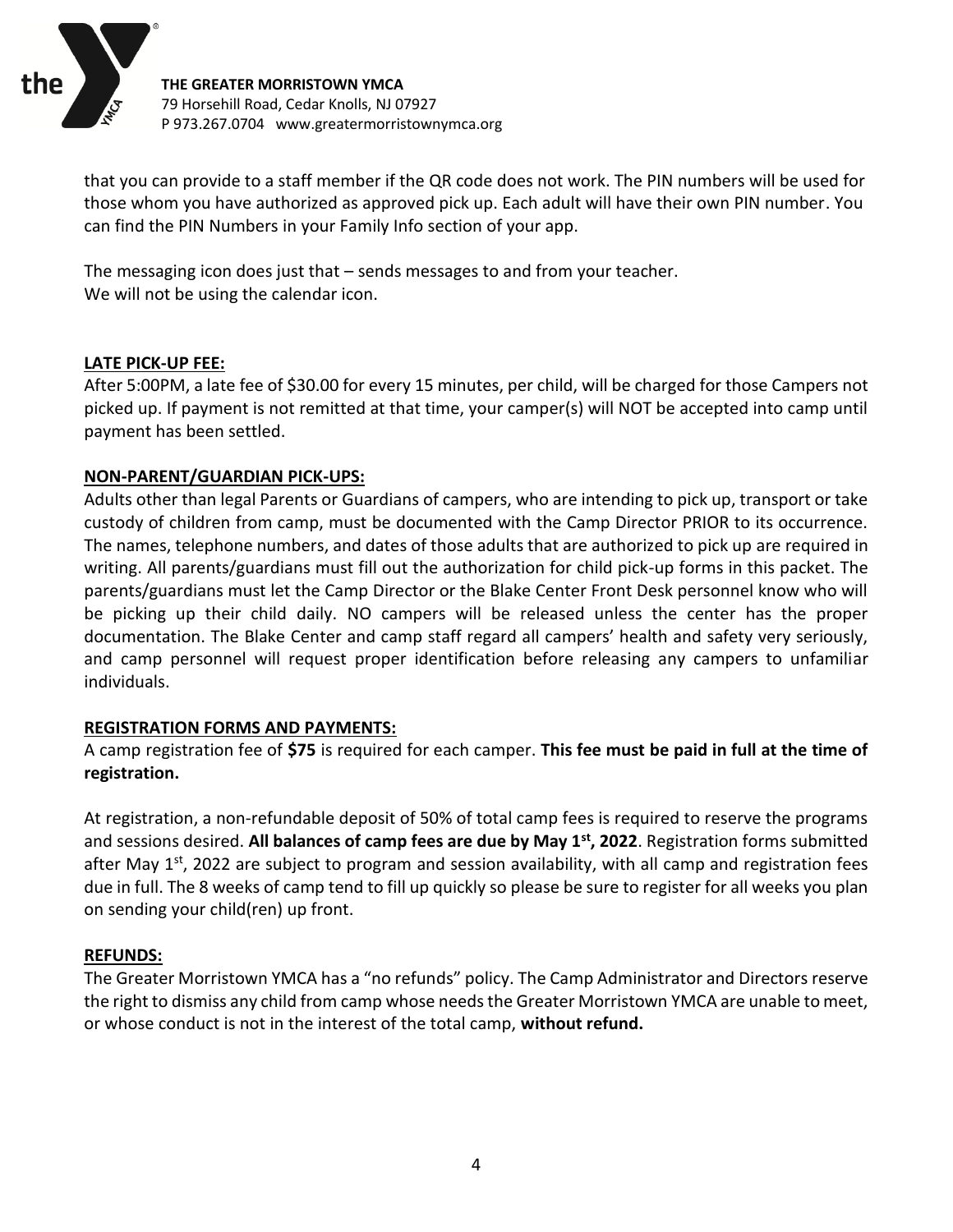

#### **EMERGENCY PROCEDURES:**

All camp staff personnel are trained in First Aid, CPR, and AED as well as safety procedures, including fire and storm evacuations. In the event of a life-threatening emergency, the staff will assess the severity of the situation, administer necessary first aid, notify the Camp Director, and summon an ambulance, if necessary. The Cedar Knolls First Aid Squad or its designee will provide emergency transportation. Emergency medical attention will be provided by the Emergency Room at Morristown Medical Center in Morristown, NJ. Parents/Guardians will be notified of the situation immediately following the activation of the emergency medical service.

In the event that a child is injured or becomes ill, in a less serious nature, appropriate first aid will be administered. The parent will be apprised of the situation and included in any decisions to be made regarding further treatment.

#### **RAIN / SEVERE WEATHER POLICY:**

Kinder Camp an **indoor and outdoor** venue. In the event of severe weather, camp will be modified for indoor activities.

#### **INSURANCE:**

The Greater Morristown YMCA maintains camp accident and liability insurance coverage for all its campers and staff.

#### **MEDICATIONS:**

For questions and concerns regarding your child's medication needs, please address the Blake Center Front Desk. All medications should be logged In at the front desk and not left Inside of your child's backpack.

#### **LUNCHES:**

Kinder Camp **does not** provide lunches except Pizza Friday. Parents should not send in lunches that require heating up. Please remember **NUT FREE ITEMS FOR LUNCH!**

#### **WORLD FAMOUS SNACK SHACK:**

The children can visit the Snack Shack in the afternoon to get a choice of several delicious snacks. For example: Frozen grapes, fruit pops, fruit snacks, and Go-gurt. Snack Shack is included in your weekly rate. Additional snacks can be purchased for \$1/day.

#### **FIELD TRIPS:**

Notice of field trips will be sent in advance if we are allowed to conduct them based on the COVID-19 rules and regulations at the start of camp.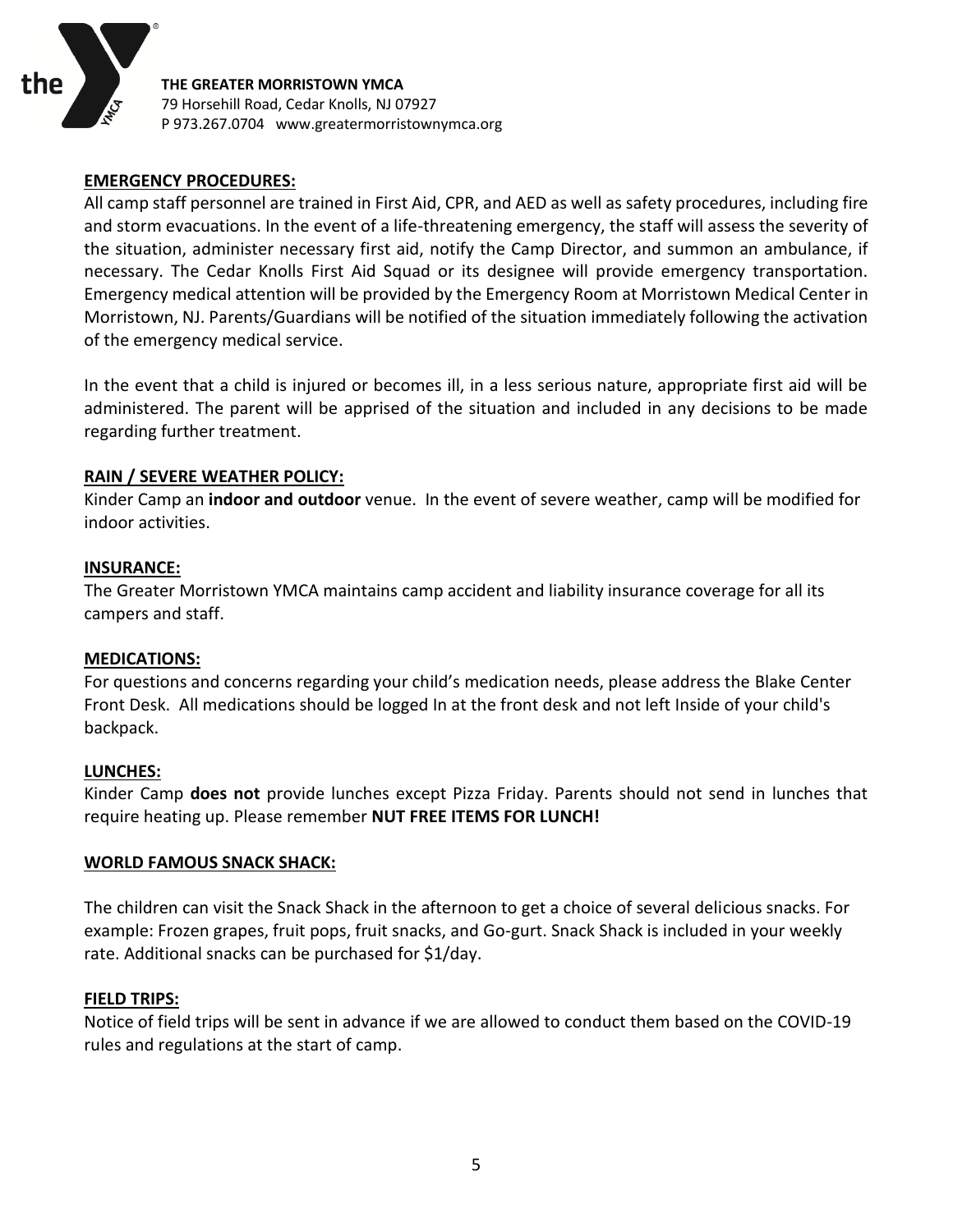

#### **WHAT TO WEAR AND BRING TO CAMP:**

- Backpack
- Nutritious lunch and morning snack
- No heat up lunches

# **\*\*\*NO NUTS – THE BLAKE CENTER IS A NUT-FREE SCHOOL\*\*\***

- Bathing suit and towel
- Pony tails (girls for swimming at YMCA)
- Plastic bag (for wet items)
- Extra clothes (shorts, socks, t-shirt, underwear)
- Sunscreen (with your child's name on it) >> please apply every morning before drop-off
- Water bottle (labeled with name)
- Sneakers, socks (wear every day)
- Only sneakers are appropriate for camp. Sandals, crocs, open-toes shoes or "gels" are inappropriate in the camp setting.
- Camp T-Shirt (wear every day)
- Each camper will receive a complimentary T-Shirt for their first day of camp. Additional T-shirts may be purchased for \$9.00 each. The t-shirt color corresponds to your child's grade. Campers must wear their t-shirts in order for staff to identify groups.
- 2 face masks

Please be sure to label ALL items with your child's name, including lunchbox, thermos, clothes, towel, bathing suit, sunscreen, etc.

#### **THE FOLLOWING ITEMS ARE NOT ALLOWED AT CAMP**:

- Toys
- Handheld games (Nintendo DS, iPod, iPhone, etc)
- Cell phones
- Smart Watches
- Pokémon cards and other similar trading cards

If your child brings any of these items and they are lost, stolen or broken, the Greater Morristown YMCA is not responsible.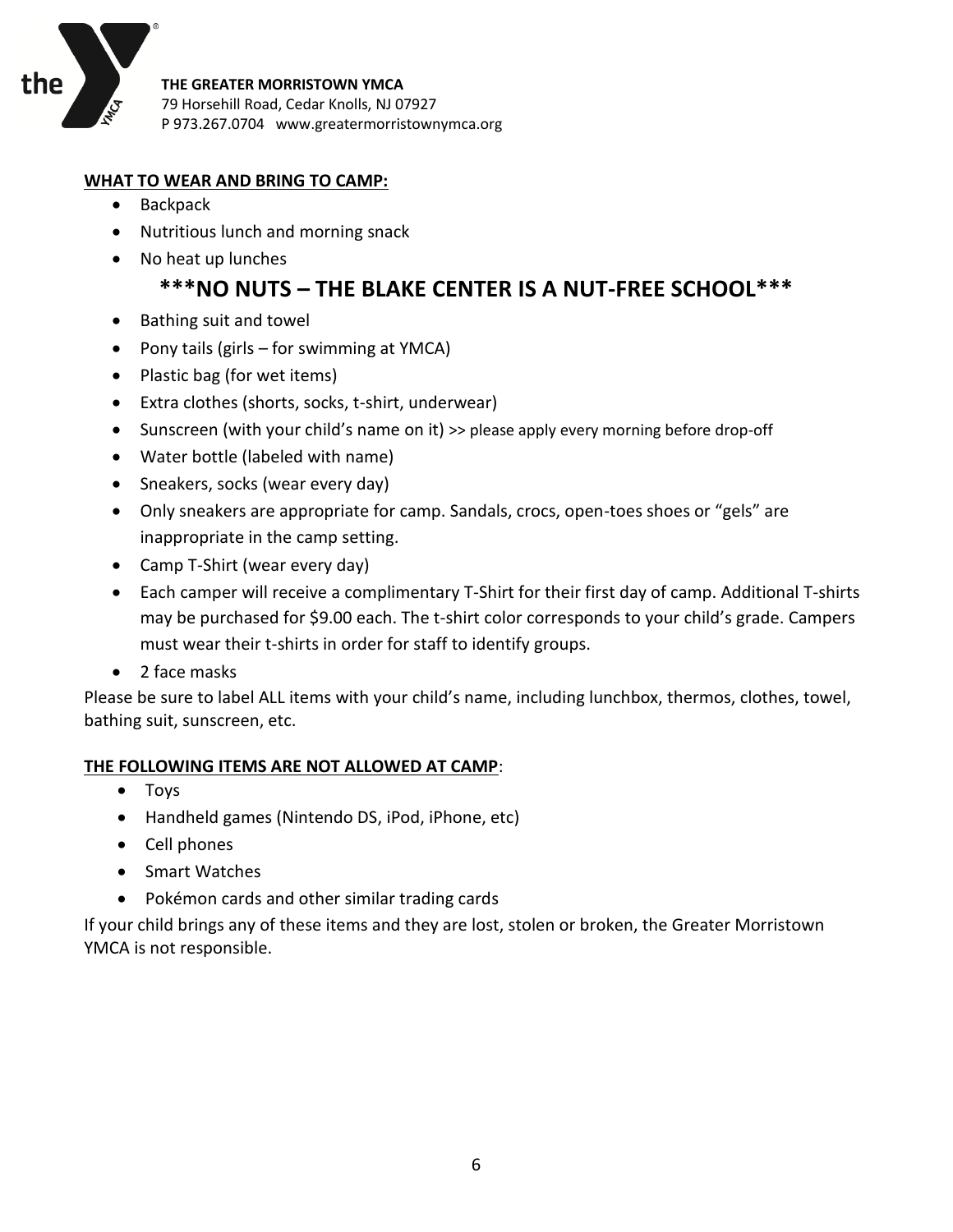

#### **FINANCIAL ASSISTANCE:**

Funds for camp scholarships are available on a limited, first-come, first-served basis, and are **only available** to applicants in the Greater Morristown YMCA **service area listed below**. Applications for financial assistance are available from the Camp Registrar and Member Service Desk at the YMCA. Following submission, a financial review and approval will take place and a parent orientation will be scheduled to discuss the available financing, if any.

## **\*All financial forms and camp forms must be received by February 7th, 2022 in order to be considered for financial assistance.**

#### **SERVICE AREAS FOR FINANCIAL AID:**

Morristown, Morris Township, Cedar Knolls, Morris Plains, Whippany, Convent Station, East Hanover, Mendham/Chester.

#### **ILLNESS POLICY:**

Any child exhibiting the symptoms listed below IS REQUIRED TO BE PICKED UP WITHIN ONE HOUR OF A PHONE CALL from the center. This is for the protection of your child and the other children in the Center. Our facilities are not set up to accommodate ill children. You are responsible for keeping us updated on current emergency phone numbers. If children are absent more than three consecutive days the center will contact the family*. Please note that guidelines may be modified due to COVID-19. Updated regulations will be available before the start of camp.*

#### **SICK DAYS AND HOSPITALIZATION DAYS ARE NOT DISCOUNTED FROM ENROLLMENT FEE.**

The following symptoms must be treated at home:

- 1. Fever 101.5 or more. Temperature must be normal 24 hours *before* returning to Center.
- 2. Vomiting. Must be normal 24 hours *before* returning.
- 3. Diarrhea more than once an hour. Must have stopped 24 hours *before* returning.
- 4. Any childhood illness or infection, which may be contagious.
- 5. Ear or eye infections. *Any child diagnosed with pink eye must be on medication (eye drops) for 24 hours before returning to the center.*
- 6. Sore throat or severe coughing.
- 7. Skin rashes excluding diaper rash.
- 8. Visibly enlarged lymph nodes.

**Children who are not able to participate in routine daily activities, including outdoor play, due to illness MUST NOT be sent to the Center.**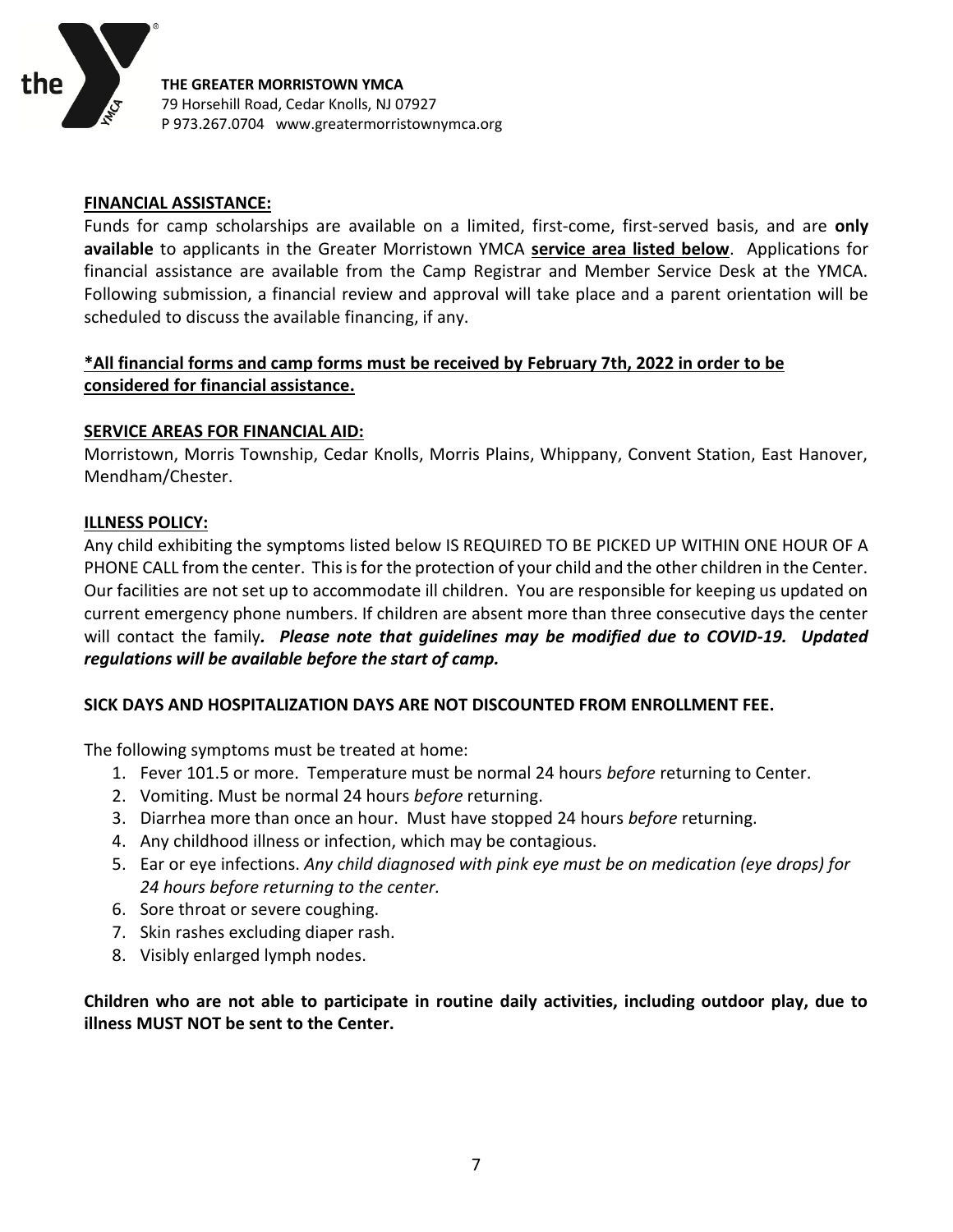

The Richard F. Blake Children's Center can, at any time, require a doctor's note for your child to return to the Center after an illness. If your child has been ill for five or more days, had a contagious disease, or has been placed on antibiotics, **you MUST have a doctor's note stating that the child can return.** 

#### **POLICY ON THE MANAGEMENT OF COMMUNICABLE DISEASES:**

If a child exhibits any of the following symptoms, the child should not attend the center. If such symptoms occur at the center, the child will be removed from the group, and parents will be called to take the child home.

- Severe pain or discomfort
- Acute diarrhea
- Episodes of acute vomiting
- Elevated oral temperate of 101.5 degrees Fahrenheit
- Lethargy
- Severe coughing
- Yellow eyes or jaundice skin
- Red eyes with discharge
- Infected, untreated skin patches
- Difficult or rapid breathing
- Skin rashes in conjunction with fever or behavior changes
- Skin lesions that are weeping or bleeding
- Mouth sores with drooling
- Stiff neck

Once the child is symptom-free, or has a health care provider's note stating that the child no longer poses a serious health risk to himself/herself or others, the child may return to the center.

## **POLICY ON THE MANAGEMENT OF COMMUNICABLE DISEASES: TABLE OF EXCLUDABLE COMMUNICABLE DISEASES**

**A CHILD WHO CONTRACTS ANY OF THE FOLLOWING DISEASES MAY NOT RETURN TO THE CENTER WITHOUT A HEALTH CARE PROVIDER'S NOTE STATING THAT THE CHILD PRESENTS NO RISK TO HIMSELF/HERSELF OR OTHERS:**

| <b>Respiratory Illnesses</b> | <b>Gastrointestinal Illnesses</b> | <b>Contact Illnesses</b> |
|------------------------------|-----------------------------------|--------------------------|
| Chicken Pox**                | Campylobacter*                    | Impetigo                 |
| German Measles*              | Escherichia coli*                 | Lice                     |
| Hemophilus Influenzae*       | Giardia Lamblia*                  | <b>Scabies</b>           |
| Measles*                     | Hepatitis A*                      | <b>Shingles</b>          |
| Meningococcus*               | Salmonella*                       | <b>Strep Throat</b>      |
| Mumps*                       | Shigella*                         | Tuberculosis*            |
| Whooping Cough*              |                                   |                          |

\*Reportable diseases that must be reported to the health department by the center.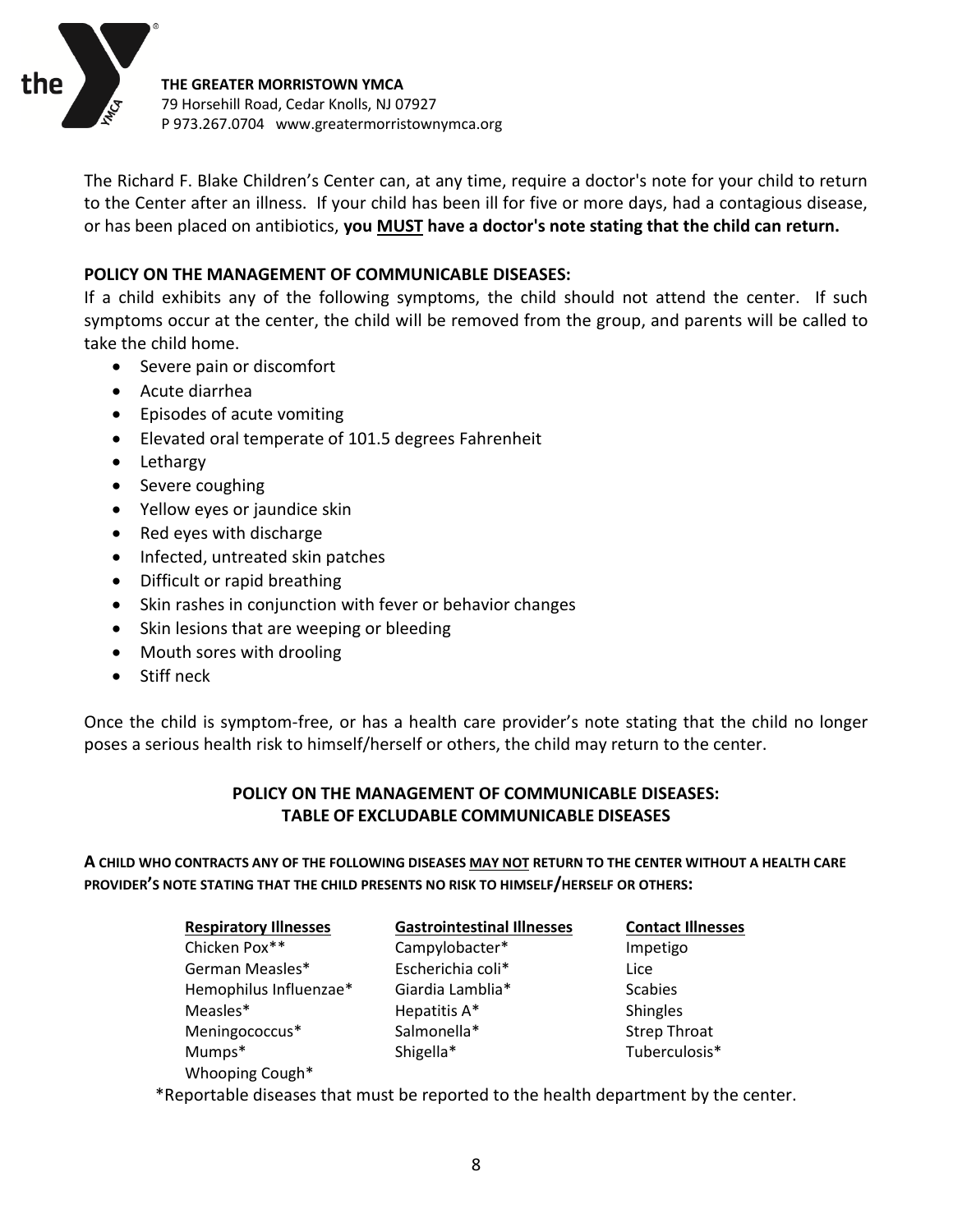

\*\* Note: If a child has chicken pox, a health care provider's note is not required for re-admitting the child to the center. A note from the parent is required, stating either that at least six days has elapsed since the onset of the rash, or that all sores have dried and crusted.

If a child is exposed to any excludable disease at the center, parents will be notified in writing.

# \*\*\*The Blake Center is a Nut Free Facility\*\*\*

By recommendation from our medical advisor, children under the age of three should not be exposed to peanut products. Consequently, **all nut products are banned from the center**. Over the past few years, more and more children have been diagnosed with peanut allergies. This is a serious and sometimes fatal allergy. Exposure can occur not only from eating peanuts and peanut butter, but also from being around children who have consumed peanuts. Contamination can occur from simply spreading peanut oil from hand to hand, a toy, or table.

Please take the following precautions to ensure the children's safety:

- Do not send any products that contain nuts, particularly peanuts (peanut butter, oil, Asian food)
- If your child has eaten products containing peanuts in the morning before attending the Blake Center, please wash his/her hands with soap and water and rinse their mouth with water
- Please wash your hands with soap and water upon entering the classroom
- Peanut and peanut oil are found not only in peanut butter, but many other products. Many baked goods, granola bars, and ice cream sandwiches may contain peanut oil even if they do not contain peanuts.

#### **DISCIPLINARY PROCEDURES**

In order to ensure every child's full enjoyment of the program, the following **DISCIPLINE PROCEDURES** will be used to discourage negative behavior and encourage positive ones:

#### **IN THE EVENT OF A DISCIPLINE PROBLEM WITH A CHILD, THE STAFF SHALL**:

- 1. Speak to the child to determine the nature of the problem: Identify appropriate behavior.
- 2. Try to eliminate the problem by setting the stage for appropriate behavior.
- 3. Explain why the behavior is not appropriate and intervene to diminish problem behavior.
- 4. If discipline problem continues, the Director will notify the parents and an appointment may be made to discuss the situation.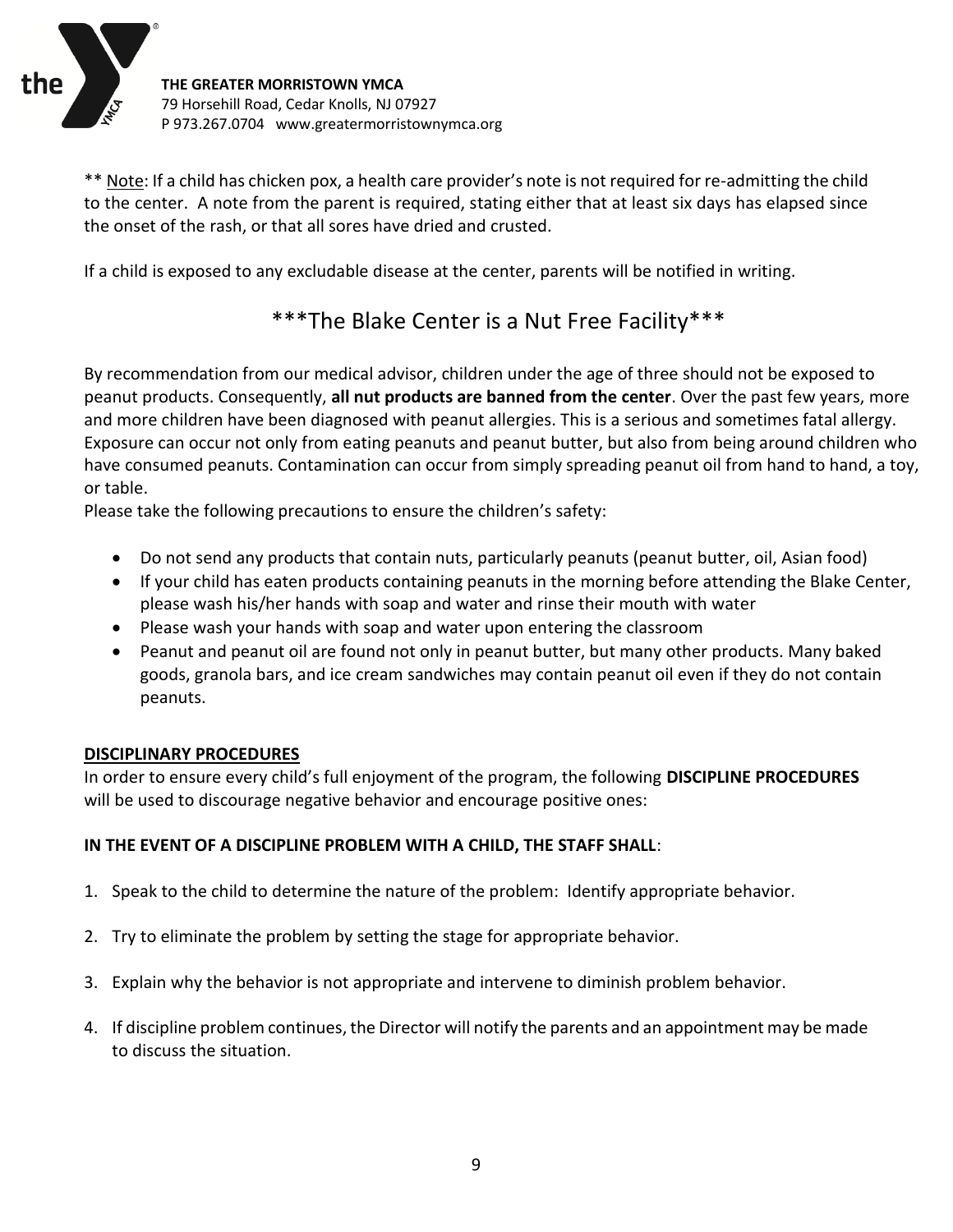

5. Time out is used only as an understanding period; not as a restraining period. This is used only to help children understand that their behavior is unacceptable. It also makes children aware of wrongdoing.

#### **UNDER NO CIRCUMSTANCES SHALL A CHILD BE:**

- 1. Deprived of food
- 2. Isolated
- 3. Subjected to corporal punishment or verbal abuse.

In the event that the child should continue to be unable to participate according to the established Code of Behavior, the child will be suspended from the program. Re-entry is dependent on a satisfactory interview with the Director and at least one day's suspension. If the problem continues, the child will be expelled from the program. Payment for suspended days is not refundable.

#### **CODE OF CONDUCT**

Our goal at the Greater Morristown YMCA is to make this a fun and rewarding summer for all involved. To do so, all Campers at Kinder Camp are expected to abide by the following guidelines:

- **E** All children will respect and abide by all YMCA rules, regulations, and Core Values. *The YMCA Core Values are Caring, Honesty, Respect and Responsibility.*
- Foul language, verbal or physical harassment will not be tolerated. This includes: name-calling, teasing, bullying, hitting, kicking, biting, pushing, etc.
- Any personal belongings, unrelated to our program or Camp, will be confiscated and returned to parents at the end of the day.
- Remember; we are to treat the grounds, equipment, staff, members, and all facilities with care and respect. All children will keep their belongings organized and in their own bag. All garbage will be properly disposed.
- Weapons of any kind are prohibited! If a child brings a weapon to the Summer Camp Program, it will be taken away and their parents will be called. The YMCA management staff will be notified and appropriate action will be taken. The child will be sent home after the incident. If the child is permitted to return to the program, their backpack will be subject to inspection. If a weapon is found, the child will be expelled from the program.
- Campers must stay with their group and counselors. Wandering away from your specific group is unacceptable and will not be tolerated. NEVER should a camper be alone.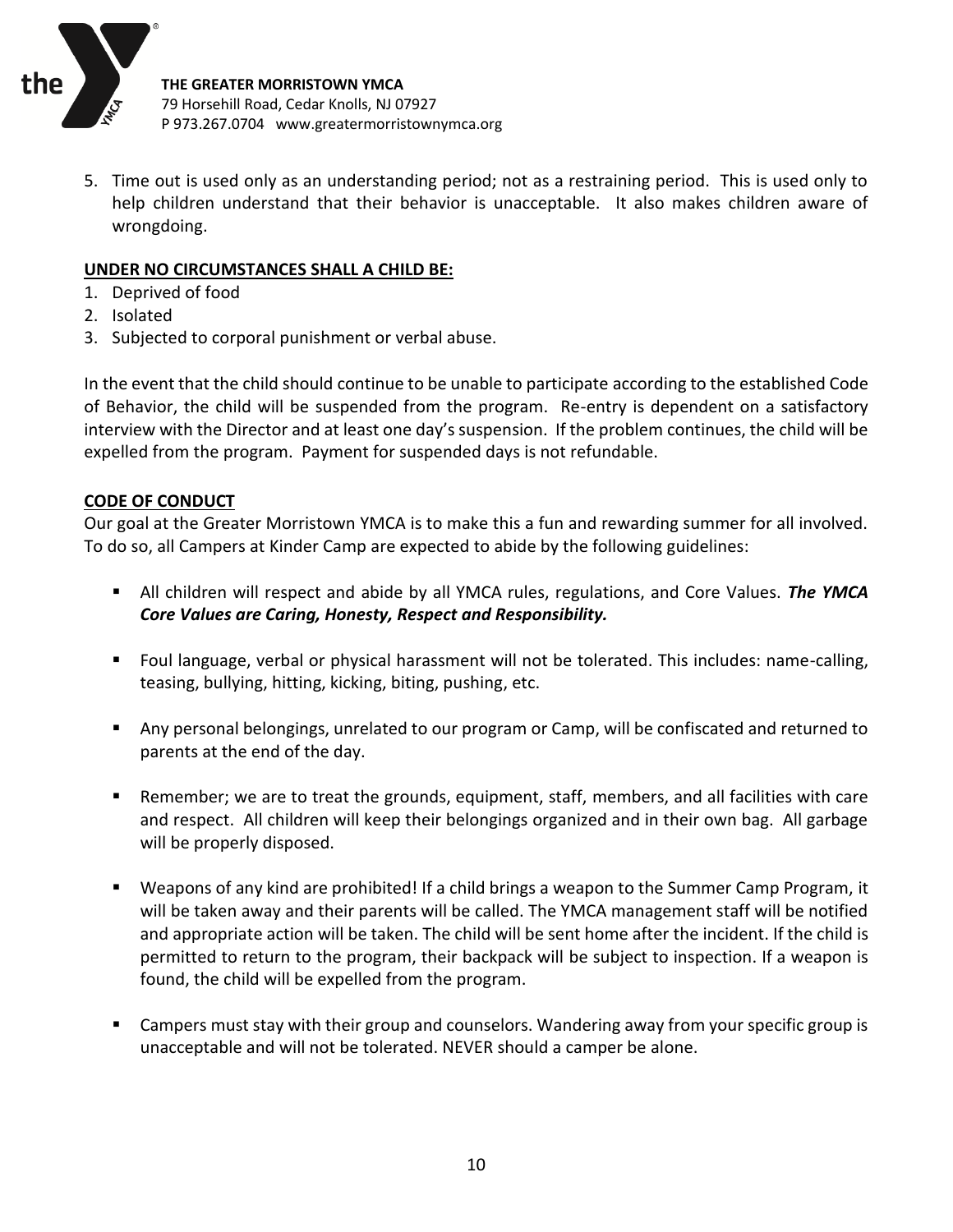

**■** In order to have the best summer camp at the Greater Morristown YMCA Kinder Camp Program, communication between staff and children (as well as their families) is essential. The only way we can solve a problem is if we know about it. Please feel free to present any comments or questions to any of the YMCA staff.

#### **EXPULSION/SUSPENSION POLICY**

Unfortunately, sometimes there are reasons we have to expel a child from our program either on a short term or permanent basis. We want you to know we will do everything possible to work with the family of the child(ren) in order to prevent this policy from being enforced. The following are reasons we may have to expel or suspend a child from camp:

#### **IMMEDIATE CAUSES FOR EXPULSION**

- The child is at risk of causing serious injury to other children or themselves
- Parent threatens physical or intimidating actions toward staff members
- Parent exhibits verbal or physical abuse to staff

#### **PARENTAL ACTIONS FOR CHILD'S EXPULSION**

- Failure to pay/habitual lateness in payments
- Failure to complete required forms including the child's immunization records
- Habitual tardiness when picking up your child
- Verbal or physical abuse to staff

#### **CHILD'S ACTIONS FOR EXPULSION**

- Failure of child to adjust after a reasonable amount of time
- Uncontrollable tantrums/angry outbursts
- Ongoing physical or verbal abuse to staff or other children
- Excessive biting
- Bullying

#### **SCHEDULE OF EXPULSION**

- If the Directors see the Child/Parent's actions as cause for immediate expulsion, a parent will be required to pick the child up immediately.
- If the Child's/Parent's actions are not deemed to require immediate expulsion, the child's parent/guardian will be advised verbally and in writing about the child's or parent's behavior warranting an expulsion. The verbal and written warning is meant to give a period of time so that the Parent/Guardian may work on the child's behavior or to come to an agreement with the center.
- The Parent/Guardian will be informed regarding the length of the expulsion period.
- The Parent/Guardian will be informed about the expected behavioral changes required in order for the child or parent to return to the center.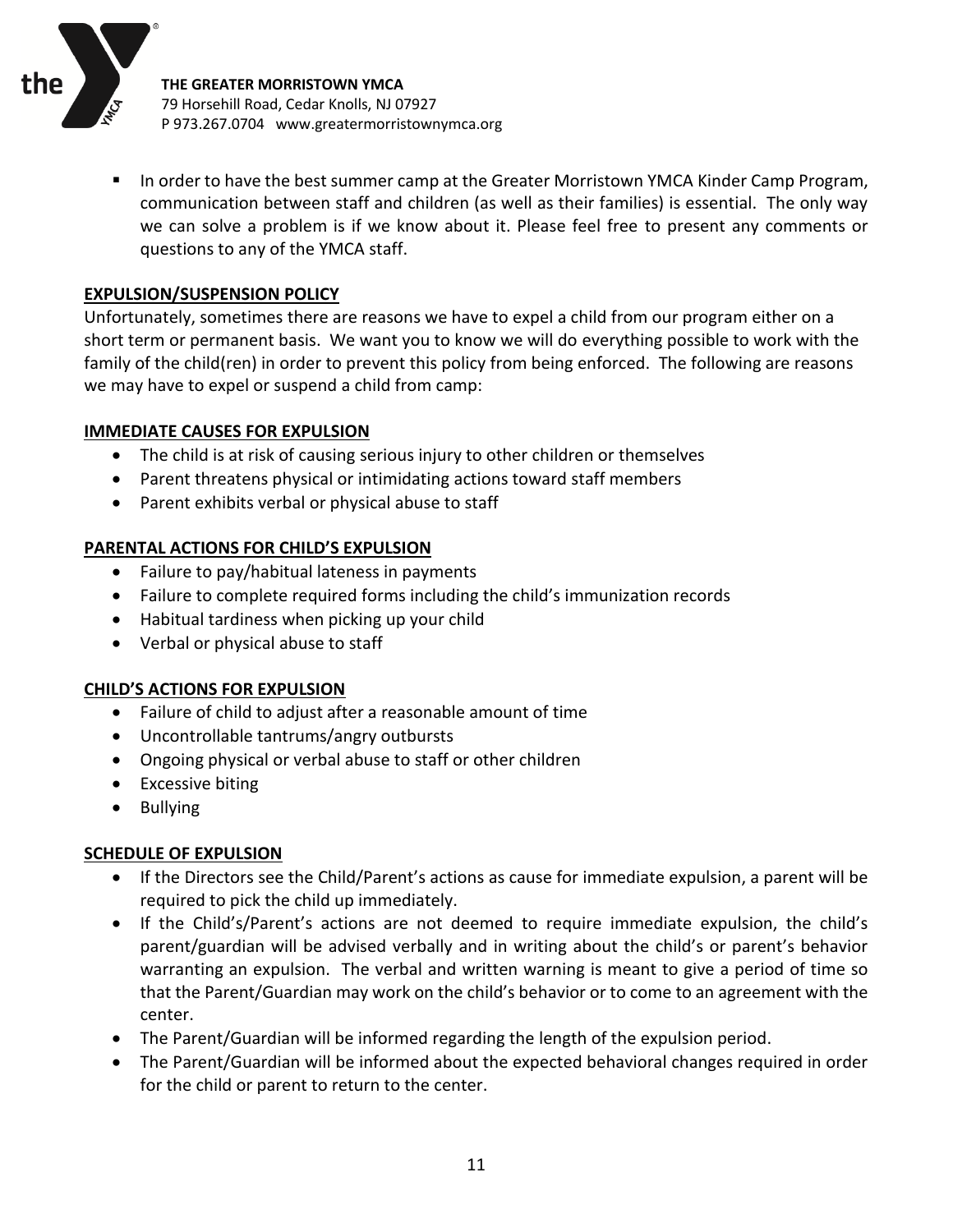

- The Parent/Guardian will be given a specific expulsion date based on the safety and wellbeing of child and other children.
- Failure of the Child/Parent to satisfy the terms of the plan may result in permanent expulsion from camp.
- No timeline will be given if the Child's/Parent's actions are considered to require immediate expulsion.

## **A CHILD WILL NOT BE EXPELLED (as the primary purpose)**

If a Child's parent(s):

- Made a complaint to the Office of Licensing regarding a center's alleged violations of the licensing requirements.
- Reported abuse or neglect occurring at the camp
- Questioned the center regarding policies and procedures without giving the parent sufficient time to make other child care arrangements.

A child may still be expelled if they or their parents violate our code of conduct or violate our expulsion/suspension policy.

#### **PROACTIVE ACTIONS THAT** *CAN* **BE TAKEN IN ORDER TO PREVENT EXPULSION**

- Staff will try to redirect child from negative behavior.
- Staff will reassess camp environment, appropriate activities, and supervision.
- Staff will always use positive methods and language while disciplining children.
- Staff will praise appropriate behaviors.
- Staff will consistently apply consequences for rules.
- Child will be given verbal warnings.
- Child will be given time to regain control.
- Child's disruptive behavior will be documented and maintained in confidentiality.
- Parent/Guardian will be notified verbally.
- Parent/Guardian will be given written copies of the disruptive behaviors that might lead to expulsion.
- The Director, appropriate camp staff and parent/guardian will have a conference to discuss how to promote positive behaviors.
- **I have read the Greater Morristown YMCA Summer Camp Program Code of Behavior and understand that failure to the above guidelines will result in my child's dismissal with no refund of camp fees.**

The Camp Administration reserves the right to dismiss a camper who does not meet the Greater Morristown YMCA Summer Camp Program Code of Conduct guidelines, *with no refunds.*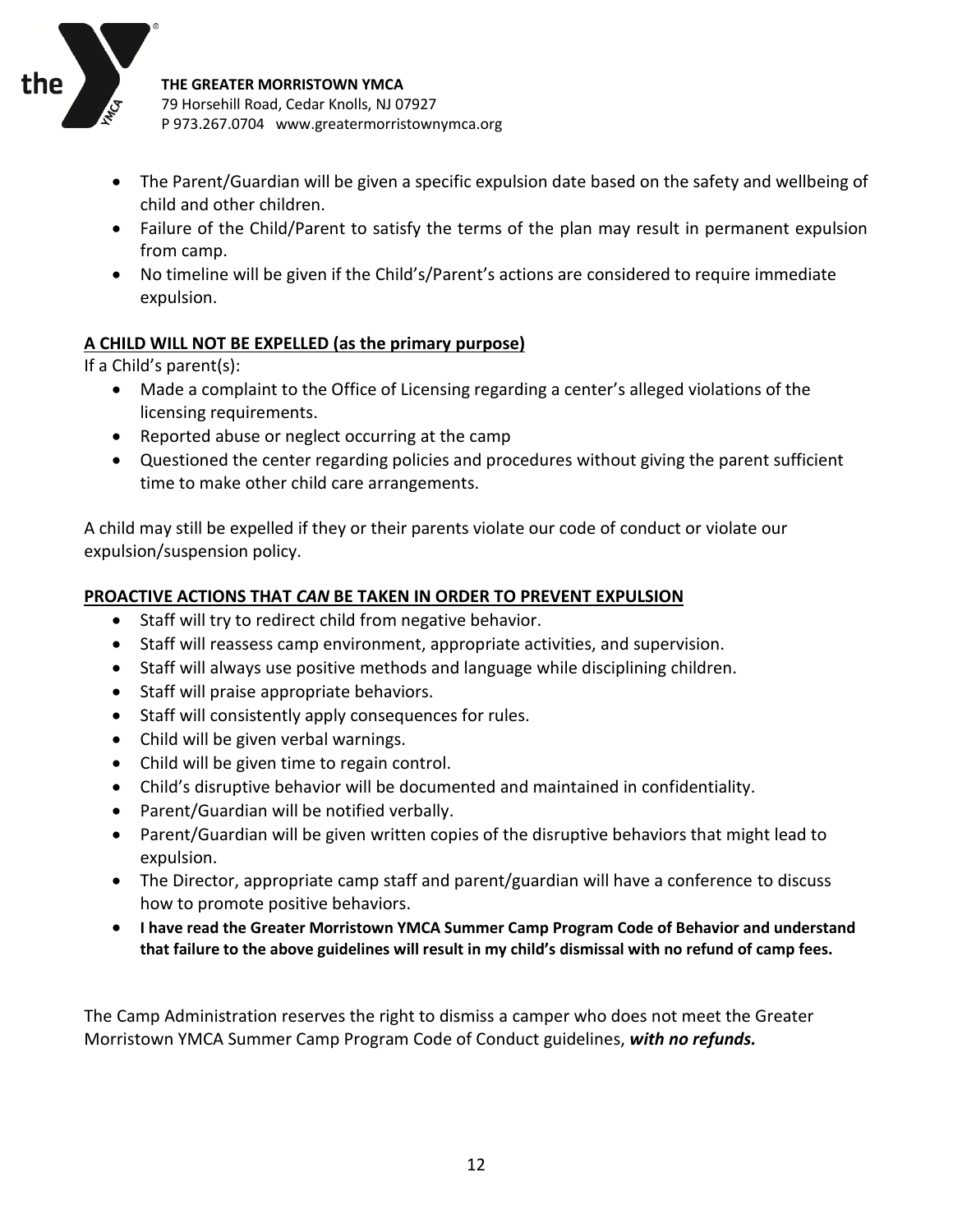

#### **COVID-19 – Campers and Families**

The Greater Morristown YMCA recognizes that COVID-19 guidelines and restrictions are fluid. The Greater Morristown YMCA will follow all guidelines from the Hanover Township Health Department as to what is advised for cleaning, reporting and /or potentially closing groups of campers if a staff member or child is diagnosed with COVID.

The YMCA is committed to following all policies and procedures set forth from the Department of Health, including but not limited to:

- Travel Restrictions
- Quarantine Timelines
- Vaccination Requirements
- Mask Mandates
- Exposure Guidelines

In the event of a mandated quarantine or an absence due to illness the YMCA will not issue any refunds or credits. Additionally, camp weeks are non-transferable. Weeks cannot be transferred to different dates or to different family members.

#### **EXPECTATIONS of our FAMILIES**

- Honestly answer any and all COVID waivers when applicable.
- Share relevant health information including possible exposures, symptoms and travel plans.
- Read anything that the YMCA sends out regarding policy and procedure so that you can have knowledge of what is expected of you.

#### **EXPECTATIONS of the YMCA**

- Maintain a high standard of healthy and clean environment
- Maintain an up to date understanding of current policies and procedures as designated by the Health Department.
- Keep our families up to date regarding changes in policies and procedures regarding COVID-19.
- Maintain confidentiality regarding child(ren) and staff and their health status.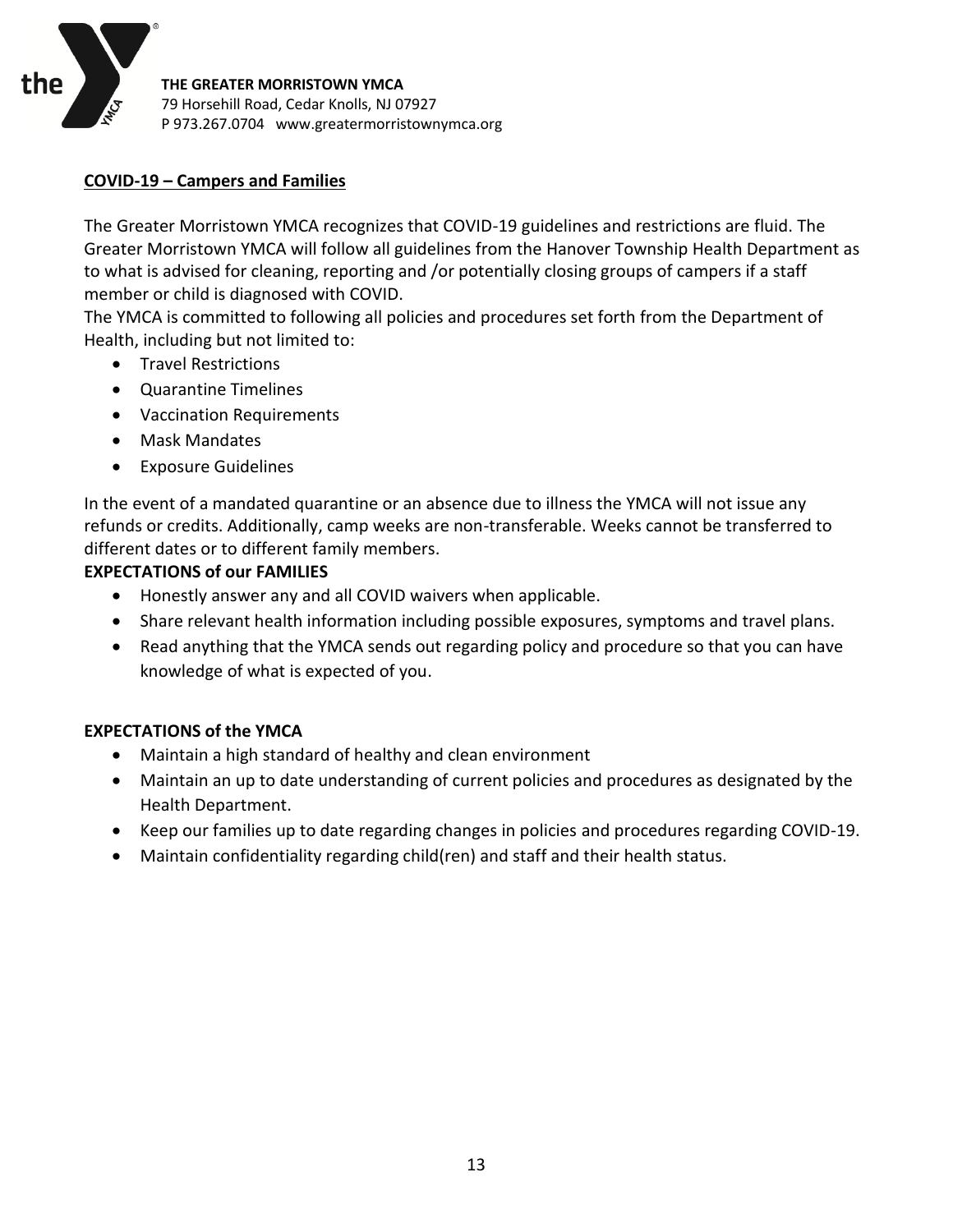

## **DEPARTMENT OF CHILDREN AND FAMILIES OFFICE OF LICENSING INFORMATION TO PARENTS**

Under provisions of the Manual of Requirements for Child Care Centers (N.J.A.C. 3A:52), every licensed child care center in New Jersey must provide to parents of enrolled children written information on parent visitation rights, State licensing requirements, child abuse/neglect reporting requirements and other child care matters. The center must comply with this requirement by reproducing and distributing to parents and staff this written statement, prepared by the Office of Licensing, Child Care & Youth Residential Licensing, in the Department of Children and Families. In keeping with this requirement, the center must secure every parent and staff member's signature attesting to his/her receipt of the information.

Our center is required by the State Child Care Center Licensing law to be licensed by the Office of Licensing (OOL), Child Care & Youth Residential Licensing, in the Department of Children and Families (DCF). A copy of our current license must be posted in a prominent location at our center. Look for it when you're in the center.

To be licensed, our center must comply with the Manual of Requirements for Child Care Centers (the official licensing regulations). The regulations cover such areas as: physical environment/life-safety; staff qualifications, supervision, and staff/child ratios; program activities and equipment; health, food and nutrition; rest and sleep requirements; parent/community participation; administrative and record keeping requirements; and others.

Our center must have on the premises a copy of the Manual of Requirements for Child Care Centers and make it available to interested parents for review. If you would like to review our copy, just ask any staff member. Parents may view a copy of the Manual of Requirements on the DCF website at http://www.nj.gov/dcf/providers/licensing/laws/CCCmanual.pdf or obtain a copy by sending a check or money order for \$5 made payable to the "Treasurer, State of New Jersey", and mailing it to: NJDCF, Office of Licensing, Publication Fees, PO Box 657, Trenton, NJ 08646-0657.

We encourage parents to discuss with us any questions or concerns about the policies and program of the center or the meaning, application or alleged violations of the Manual of Requirements for Child Care Centers. We will be happy to arrange a convenient opportunity for you to review and discuss these matters with us. If you suspect our center may be in violation of licensing requirements, you are entitled to report them to the Office of Licensing toll free at 1 (877) 667-9845. Of course, we would appreciate your bringing these concerns to our attention, too.

Our center must have a policy concerning the release of children to parents or people authorized by parents to be responsible for the child. Please discuss with us your plans for your child's departure from the center.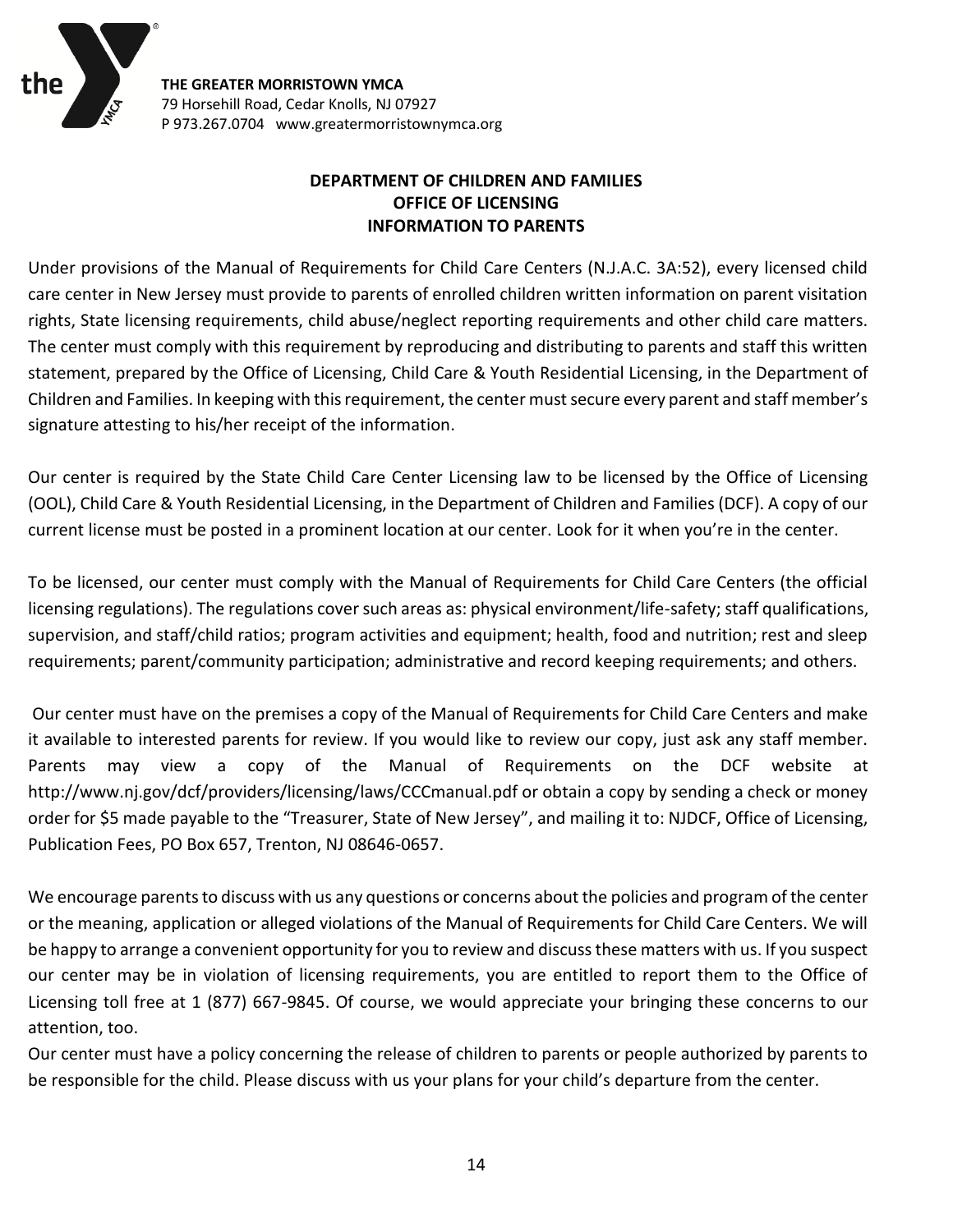

Our center must have a policy about administering medicine and health care procedures and the management of communicable diseases. Please talk to us about these policies so we can work together to keep our children healthy.

Our center must have a policy concerning the expulsion of children from enrollment at the center. Please review this policy so we can work together to keep your child in our center.

Parents are entitled to review the center's copy of the OOL's Inspection/Violation Reports on the center, which are available soon after every State licensing inspection of our center. If there is a licensing complaint OOL/Information to Parents/May 2019 Page 2 of 2 investigation, you are also entitled to review the OOL's Complaint Investigation Summary Report, as well as any letters of enforcement or other actions taken against the center during the current licensing period. Let us know if you wish to review them and we will make them available for your review or you can view them online at [https://childcareexplorer.njccis.com/portal/.](https://childcareexplorer.njccis.com/portal/)

Our center must cooperate with all DCF inspections/investigations. DCF staff may interview both staff members and children. Our center must post its written statement of philosophy on child discipline in a prominent location and make a copy of it available to parents upon request. We encourage you to review it and to discuss with us any questions you may have about it.

Our center must post a listing or diagram of those rooms and areas approved by the OOL for the children's use. Please talk to us if you have any questions about the center's space. Our center must offer parents of enrolled children ample opportunity to assist the center in complying with licensing requirements; and to participate in and observe the activities of the center. Parents wishing to participate in the activities or operations of the center should discuss their interest with the center director, who can advise them of what opportunities are available.

Parents of enrolled children may visit our center at any time without having to secure prior approval from the director or any staff member. Please feel free to do so when you can. We welcome visits from our parents.

Our center must inform parents in advance of every field trip, outing, or special event away from the center, and must obtain prior written consent from parents before taking a child on each such trip.

Our center is required to provide reasonable accommodations for children and/or parents with disabilities and to comply with the New Jersey Law Against Discrimination (LAD), P.L. 1945, c. 169 (N.J.S.A. 10:5-1 et seq.), and the Americans with Disabilities Act (ADA), P.L. 101-336 (42 U.S.C. 12101 et seq.). Anyone who believes the center is not in compliance with these laws may contact the Division on Civil Rights in the New Jersey Department of Law and Public Safety for information about filing an LAD claim at (609) 292-4605 (TTY users may dial 711 to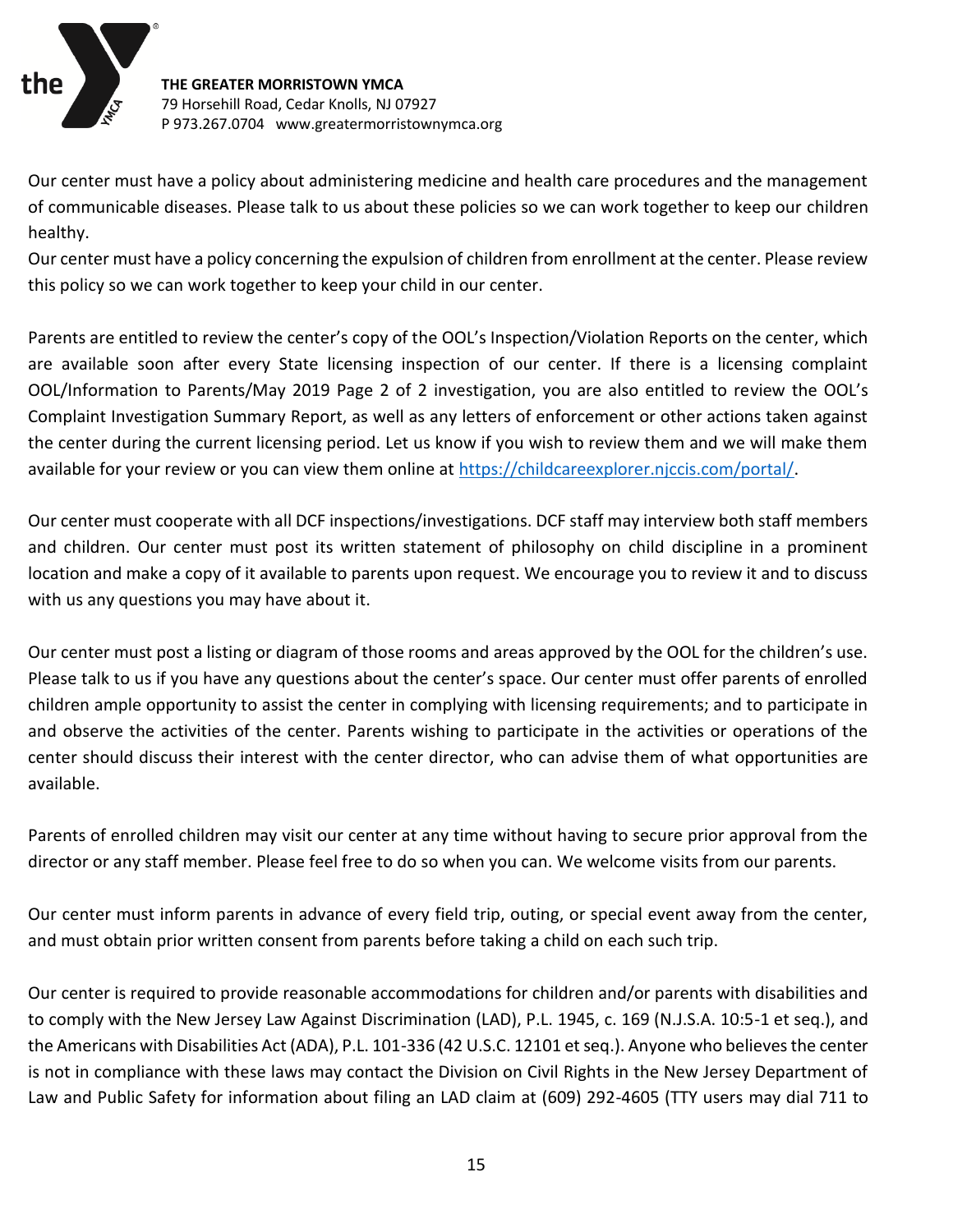

reach the New Jersey Relay Operator and ask for (609) 292-7701), or may contact the United States Department of Justice for information about filing an ADA claim at (800) 514-0301 (voice) or (800) 514-0383 (TTY).

Our center is required, at least annually, to review the Consumer Product Safety Commission (CPSC), unsafe children's products list, ensure that items on the list are not at the center, and make the list accessible to staff and parents and/or provide parents with the CPSC website at https://www.cpsc.gov/Recalls. Internet access may be available at your local library. For more information call the CPSC at (800) 638-2772.

Anyone who has reasonable cause to believe that an enrolled child has been or is being subjected to any form of hitting, corporal punishment, abusive language, ridicule, harsh, humiliating or frightening treatment, or any other kind of child abuse, neglect, or exploitation by any adult, whether working at the center or not, is required by State law to report the concern immediately to the State Central Registry Hotline, toll free at (877) NJ ABUSE/(877) 652-2873. Such reports may be made anonymously. Parents may secure information about child abuse and neglect by contacting: DCF, Office of Communications and Legislation at (609) 292- 0422 or go to [www.state.nj.us/dcf/.](http://www.state.nj.us/dcf/)

OOL/Information to Parents/May 2019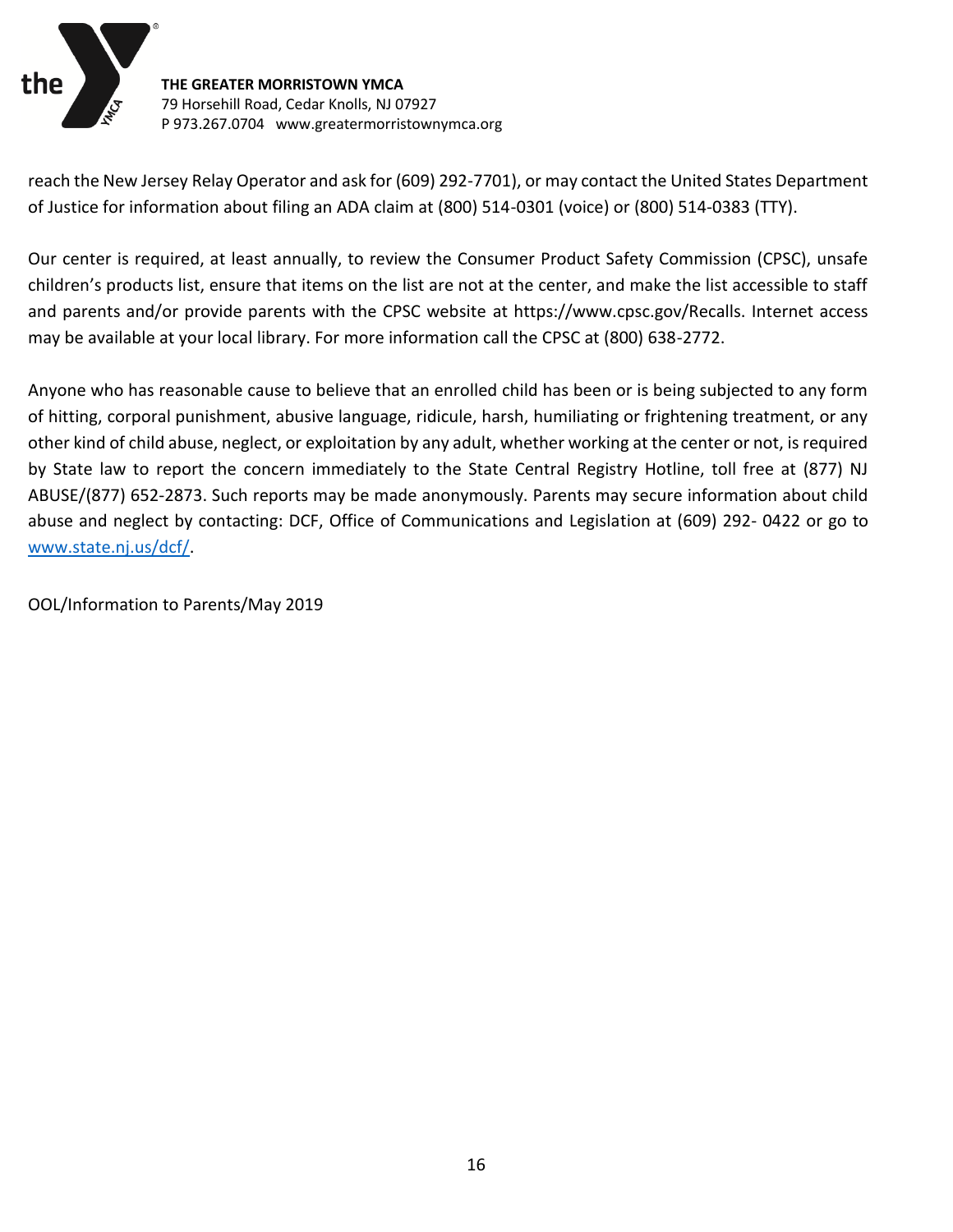

# **2022 Kinder Camp Enrollment Packet**

The following forms must be completed in order to enroll your child(ren)

**Camper Name:** \_\_\_\_\_\_\_\_\_\_\_\_\_\_\_\_\_\_\_\_\_\_\_\_\_\_\_\_\_\_\_\_\_\_\_ **Grade in Sept. 2022** \_\_\_\_\_\_\_\_\_\_\_\_\_\_\_\_\_\_ **The following forms are due with payment when enrolling:**

| Camper Registration Form            | Obtain from YMCA Membership Desk or<br>from website             |
|-------------------------------------|-----------------------------------------------------------------|
| Camper Enrollment Packet            | Obtain from YMCA Membership Desk or<br>from website             |
| <b>Camper Registration Fee Form</b> | Inside enrollment packet or obtain from<br>YMCA Membership Desk |

Please read all of the attached forms and information. All required form are listed below and need to be turned in together. No child will be permitted to attend camp without **all** of these forms filled out **completely**.

| 1              | <b>Camper Information Form</b>                     |                                                                                                     |
|----------------|----------------------------------------------------|-----------------------------------------------------------------------------------------------------|
| $\overline{2}$ | Parent/Guardian Agreement                          | Signature Required                                                                                  |
| 3              | Authorization for Child Pick-Up                    | Signature Required                                                                                  |
| 4              | <b>Emergency Contact Information Form</b>          | Signature Required                                                                                  |
| 5              | Universal Child Health Record & Immunization Forms | Due two weeks prior to your<br>child's first day of camp -<br>MUST have doctor's<br>signature/stamp |
| 6              | Photo Release Form                                 | Signature Required                                                                                  |
| 7              | T-Shirt Order Form                                 | Please include size                                                                                 |
| 8              | Camper Registration Fee Form                       |                                                                                                     |

**PLEASE NOTE:** Some policies and procedures are subject to change if COVID-19 persists into the summer.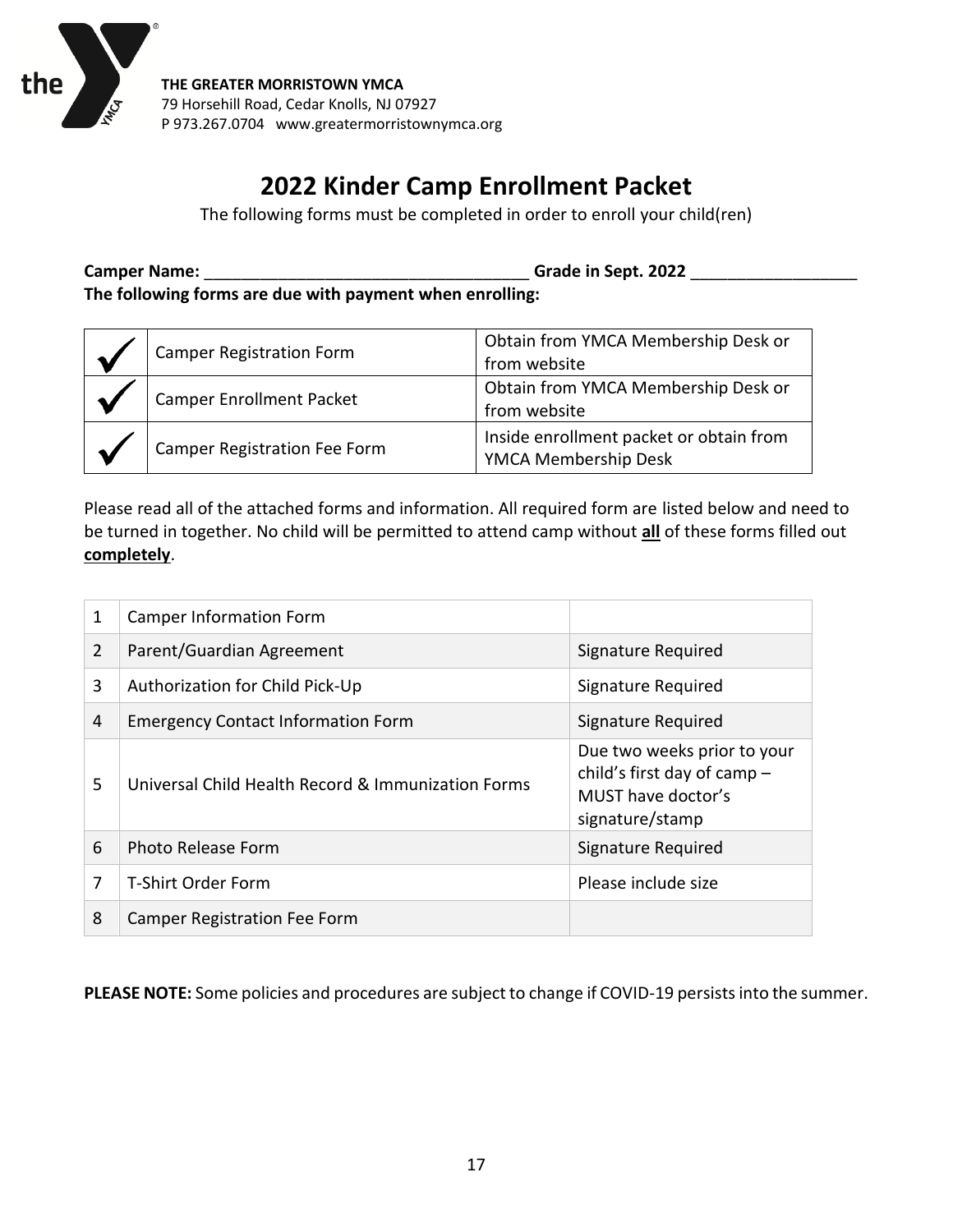

This form needs to be filled out completely.

#### **CAMPER INFORMATION FORM**

|                                                                                                                                                                                                                                                                                                                                                                                                                                                                                                                              | Male/Female (please circle one)                                                              |
|------------------------------------------------------------------------------------------------------------------------------------------------------------------------------------------------------------------------------------------------------------------------------------------------------------------------------------------------------------------------------------------------------------------------------------------------------------------------------------------------------------------------------|----------------------------------------------------------------------------------------------|
|                                                                                                                                                                                                                                                                                                                                                                                                                                                                                                                              |                                                                                              |
| Camper lives with:                                                                                                                                                                                                                                                                                                                                                                                                                                                                                                           |                                                                                              |
|                                                                                                                                                                                                                                                                                                                                                                                                                                                                                                                              |                                                                                              |
|                                                                                                                                                                                                                                                                                                                                                                                                                                                                                                                              |                                                                                              |
|                                                                                                                                                                                                                                                                                                                                                                                                                                                                                                                              |                                                                                              |
| 4)                                                                                                                                                                                                                                                                                                                                                                                                                                                                                                                           |                                                                                              |
| Parent's Relationship (check one):                                                                                                                                                                                                                                                                                                                                                                                                                                                                                           | Married     Separated    <br>Divorced                                                        |
|                                                                                                                                                                                                                                                                                                                                                                                                                                                                                                                              |                                                                                              |
| <b>TELL US ABOUT YOUR CAMPER</b>                                                                                                                                                                                                                                                                                                                                                                                                                                                                                             |                                                                                              |
|                                                                                                                                                                                                                                                                                                                                                                                                                                                                                                                              | Camper Speaks English: _____ Yes _____ No If NO, please list native language _______________ |
|                                                                                                                                                                                                                                                                                                                                                                                                                                                                                                                              |                                                                                              |
|                                                                                                                                                                                                                                                                                                                                                                                                                                                                                                                              |                                                                                              |
| Please list name and grade of all siblings attending Camp 2022:                                                                                                                                                                                                                                                                                                                                                                                                                                                              |                                                                                              |
| $\begin{equation} \begin{equation} \begin{bmatrix} 1 \end{bmatrix} & \begin{bmatrix} 1 \end{bmatrix} & \begin{bmatrix} 1 \end{bmatrix} & \begin{bmatrix} 1 \end{bmatrix} & \begin{bmatrix} 1 \end{bmatrix} & \begin{bmatrix} 1 \end{bmatrix} & \begin{bmatrix} 1 \end{bmatrix} & \begin{bmatrix} 1 \end{bmatrix} & \begin{bmatrix} 1 \end{bmatrix} & \begin{bmatrix} 1 \end{bmatrix} & \begin{bmatrix} 1 \end{bmatrix} & \begin{bmatrix} 1 \end{bmatrix} & \begin{bmatrix} 1 \end{bmatrix} & \begin{bmatrix} 1 \end{bmatrix$ |                                                                                              |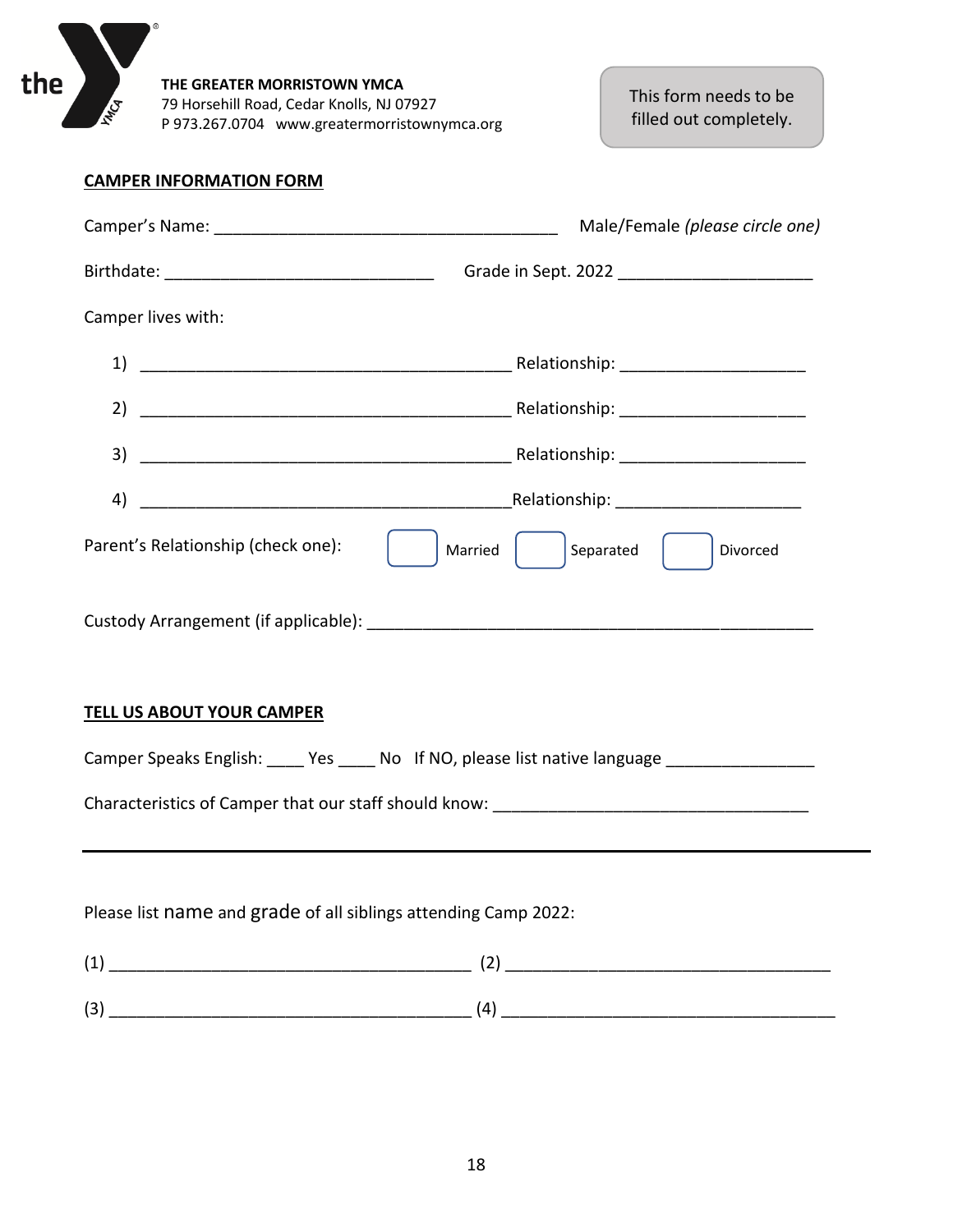

Please list any special needs: Medical/Social/Emotional/Behavioral/Recent Trauma/Stress. Please include anything that might impede with your child's ability to participate in our program.

\_\_\_\_\_\_\_\_\_\_\_\_\_\_\_\_\_\_\_\_\_\_\_\_\_\_\_\_\_\_\_\_\_\_\_\_\_\_\_\_\_\_\_\_\_\_\_\_\_\_\_\_\_\_\_\_\_\_\_\_\_\_\_\_\_\_\_\_\_\_\_\_\_\_\_\_\_\_

\_\_\_\_\_\_\_\_\_\_\_\_\_\_\_\_\_\_\_\_\_\_\_\_\_\_\_\_\_\_\_\_\_\_\_\_\_\_\_\_\_\_\_\_\_\_\_\_\_\_\_\_\_\_\_\_\_\_\_\_\_\_\_\_\_\_\_\_\_\_\_\_\_\_\_\_\_\_

Can your child swim? \_\_\_ Yes \_\_\_ No If YES, please list level/experience \_\_\_\_\_\_\_\_\_\_\_\_\_\_

Does your child have allergies: \_\_\_\_Y/N If YES, please list: \_\_\_\_\_\_\_\_\_\_\_\_\_\_\_\_\_\_\_\_\_\_\_\_\_\_\_\_\_\_\_\_\_\_\_\_\_\_\_\_\_\_\_\_\_\_\_\_\_\_\_\_\_\_\_\_\_\_\_\_\_\_\_

Will Staff need to supervise, store, or administer camper medication, i.e. EPIPEN, inhaler, etc? \_\_\_\_\_\_\_ Yes \_\_\_\_\_\_\_ No

\_\_\_\_\_\_\_\_\_\_\_\_\_\_\_\_\_\_\_\_\_\_\_\_\_\_\_\_\_\_\_\_\_\_\_\_\_\_\_\_\_\_\_\_\_\_\_\_\_\_\_\_\_\_\_\_\_\_\_\_\_\_\_\_\_\_\_\_\_\_\_\_\_\_\_\_\_\_\_\_\_\_\_\_

\_\_\_\_\_\_\_\_\_\_\_\_\_\_\_\_\_\_\_\_\_\_\_\_\_\_\_\_\_\_\_\_\_\_\_\_\_\_\_\_\_\_\_\_\_\_\_\_\_\_\_\_\_\_\_\_\_\_\_\_\_\_\_\_\_\_\_\_\_\_\_\_\_\_\_\_\_\_\_\_\_\_\_\_

Why is your child excited about camp? \_\_\_\_\_\_\_\_\_\_\_\_\_\_\_\_\_\_\_\_\_\_\_\_\_\_\_\_\_\_\_\_\_\_\_\_\_\_\_\_\_\_\_\_\_\_\_\_\_\_\_\_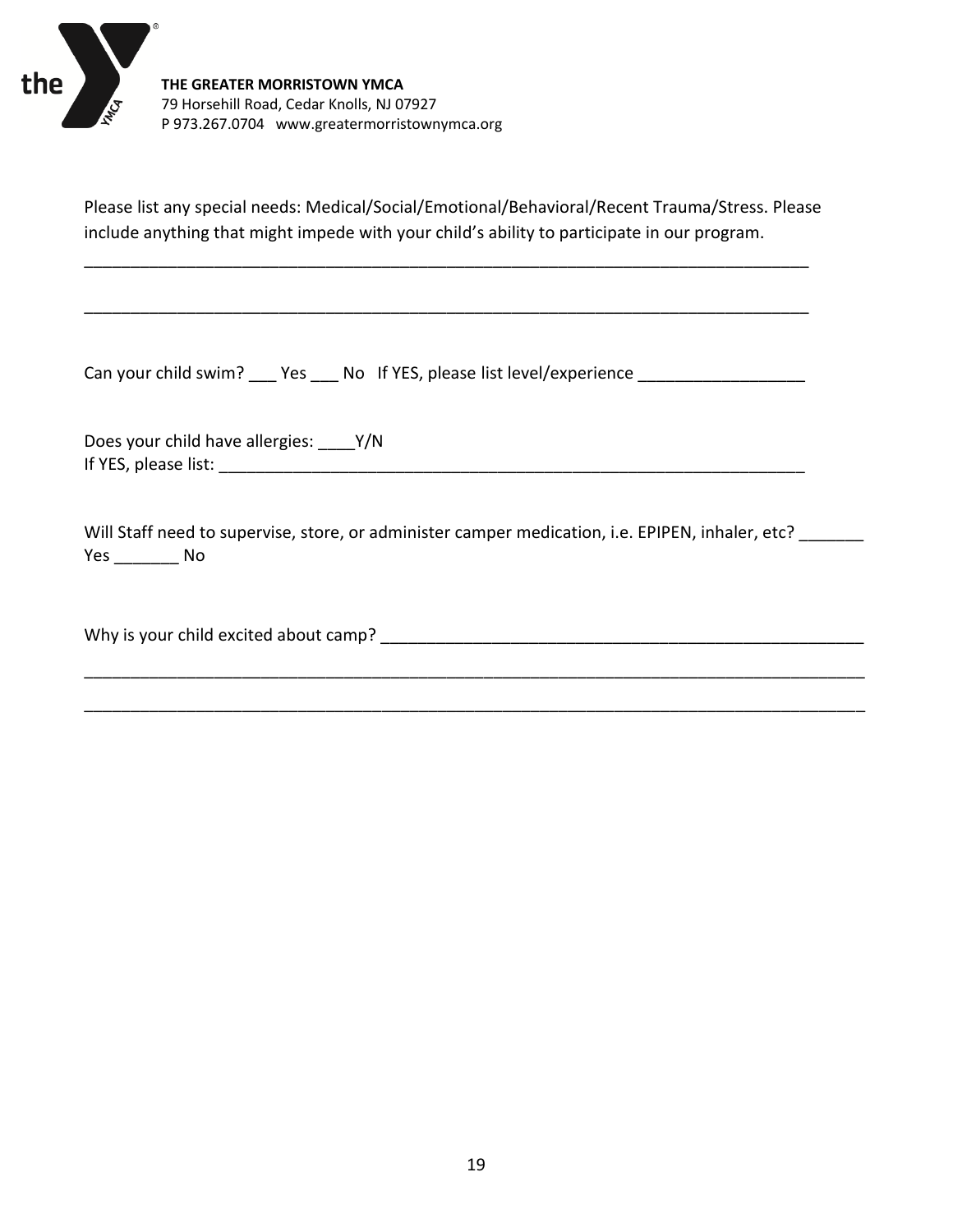

DATE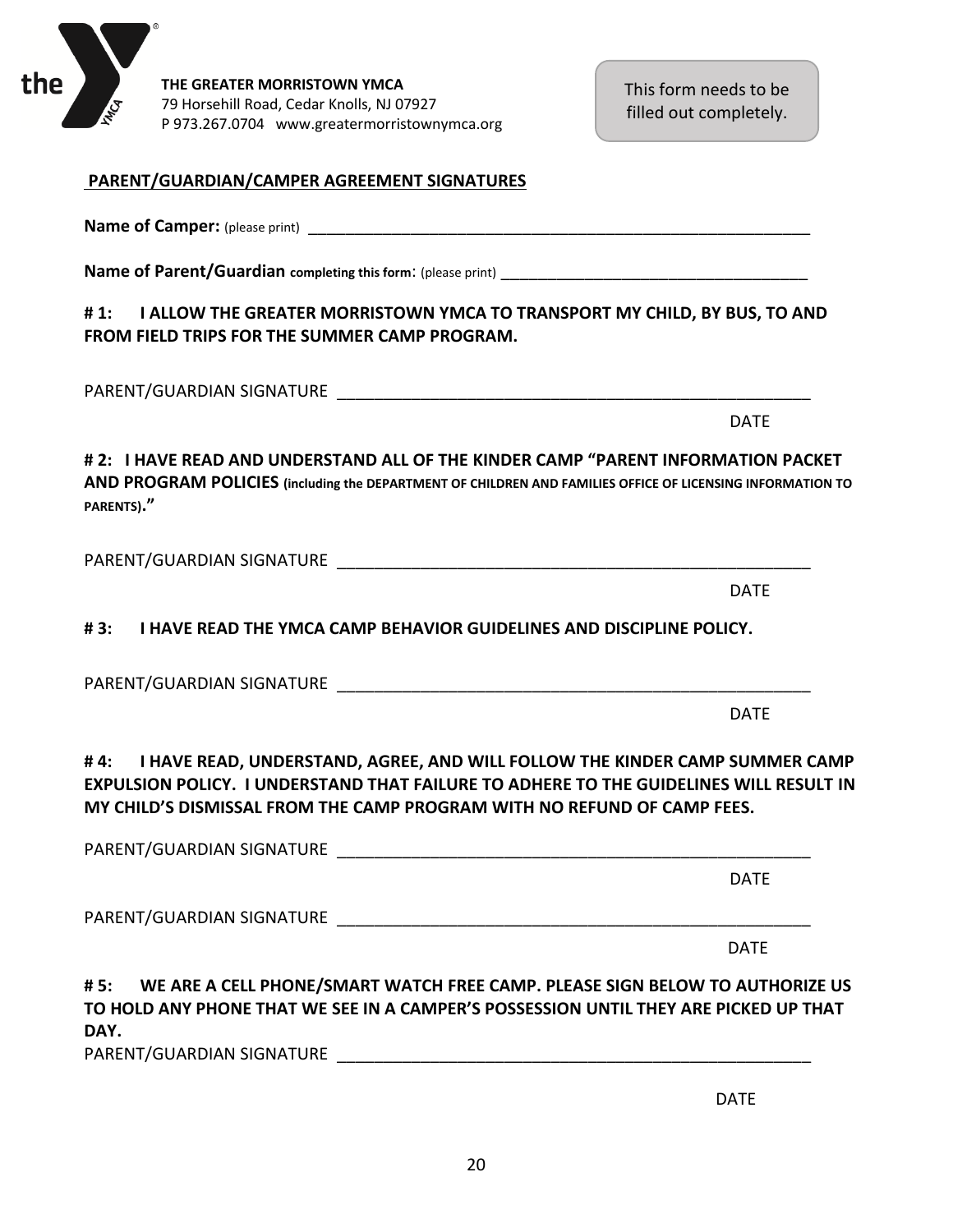

This form needs to be filled out completely.

#### **AUTHORIZATION FOR CHILD PICK-UP**

I/we authorize my/our child a state of the state of the state of the state of the state of the state of the state of the state of the state of the state of the state of the state of the state of the state of the state of t

picked up from the **Greater Morristown YMCA's Summer Camp Program** by the following adults (18 years or older):

Please list all persons authorized to pick up your child other than the parents listed on the Camper Information Sheet. You will be given a PIN number for each child registered. You must provide your pin number at drop off and pick up. There are no exceptions to this policy; this is done for the safety of your child.

All campers must have at least one other authorized person listed for pick-up other than the parents/legal guardians.

| I understand that if my child is picked up later than 5:00PM, by any of the above individuals, I will be<br>subject to paying a late fee of \$30.00 for every 15 minutes. |             |                                                                                          |             |
|---------------------------------------------------------------------------------------------------------------------------------------------------------------------------|-------------|------------------------------------------------------------------------------------------|-------------|
| PARENT/GUARDIAN SIGNATURE                                                                                                                                                 |             | <u> 1989 - Johann Stoff, amerikansk politiker (d. 1989)</u><br>PARENT/GUARDIAN SIGNATURE |             |
| <b>PRINT NAME</b>                                                                                                                                                         | <b>DATE</b> | <b>PRINT NAME</b>                                                                        | <b>DATE</b> |
|                                                                                                                                                                           |             | 21                                                                                       |             |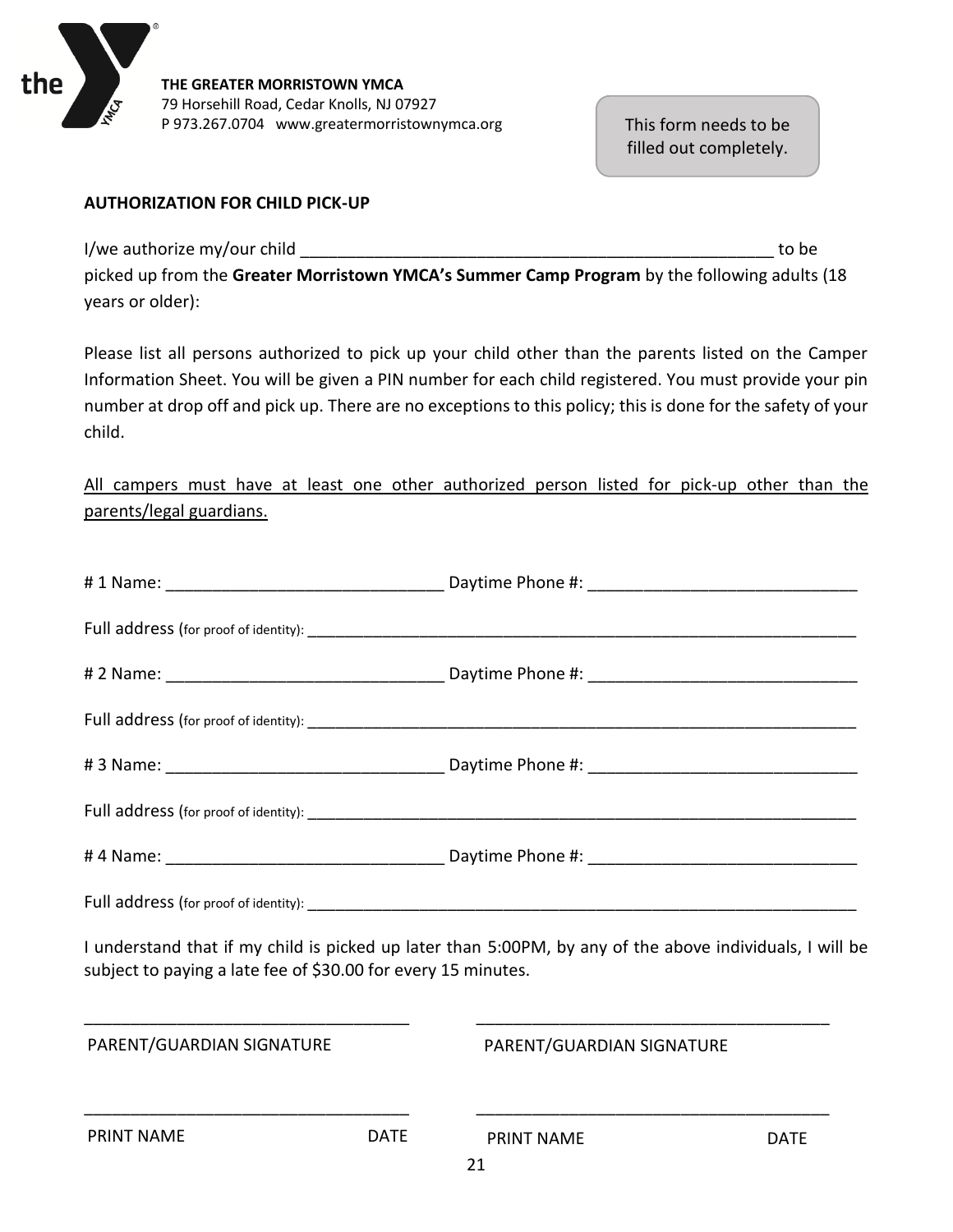

This form needs to be filled out completely.

#### **EMERGENCY CONTACT FORM**

 $^{\circ}$ 

|                                                                                                           | MERGENCY CONTACT TO WHOM THE CHILD MAY BE RELEASED IF PARENT/GUARDIAN IS UNAVAILABLE |
|-----------------------------------------------------------------------------------------------------------|--------------------------------------------------------------------------------------|
|                                                                                                           |                                                                                      |
|                                                                                                           |                                                                                      |
|                                                                                                           |                                                                                      |
|                                                                                                           |                                                                                      |
|                                                                                                           |                                                                                      |
|                                                                                                           |                                                                                      |
| <b>Child's Healthcare Provider</b>                                                                        |                                                                                      |
|                                                                                                           |                                                                                      |
| <b>Child's Health Insurance</b>                                                                           |                                                                                      |
|                                                                                                           |                                                                                      |
| Please list special conditions, disabilities, allergies, or medical information for emergency situations: |                                                                                      |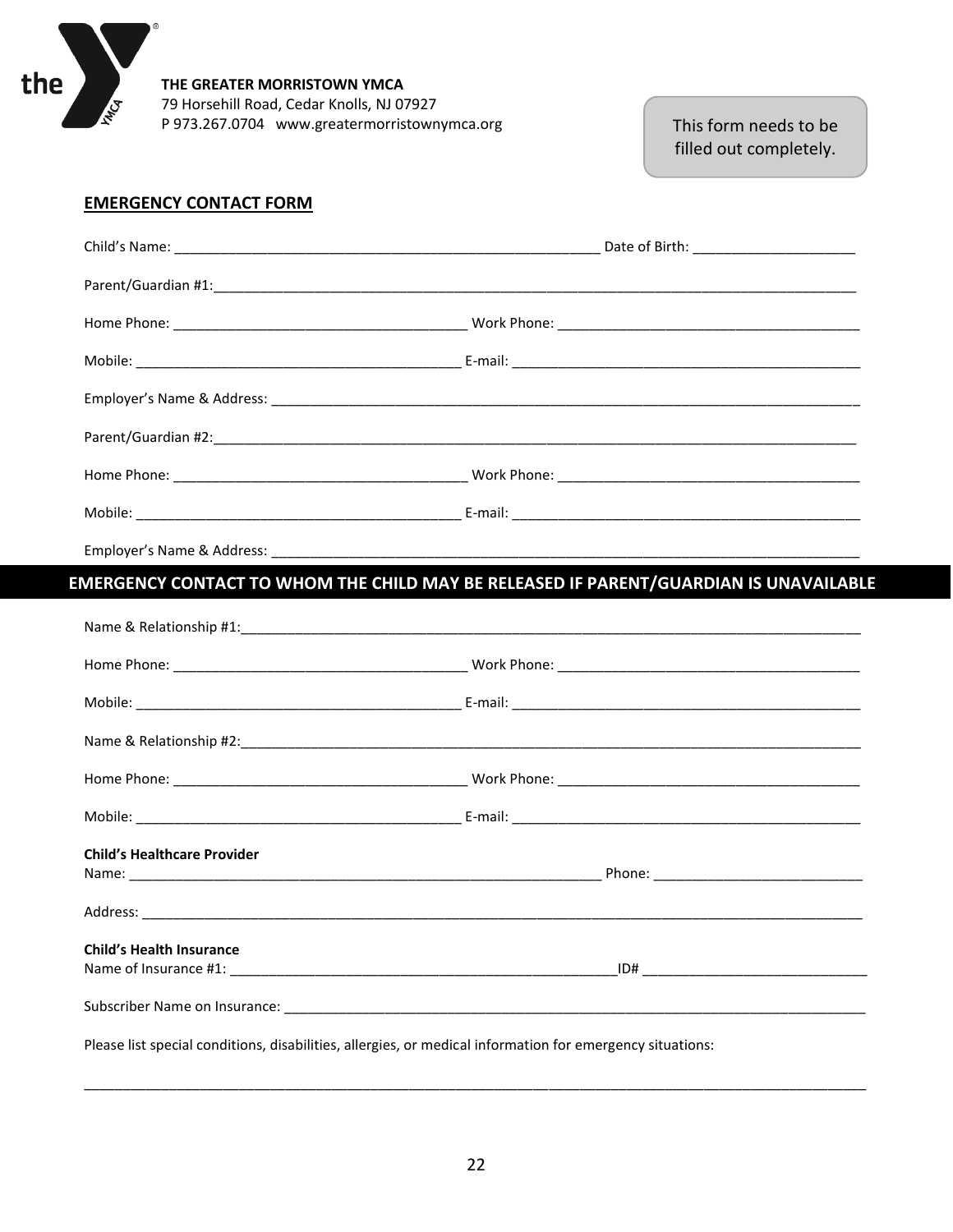## **UNIVERSAL CHILD HEALTH RECORD**

Endorsed by:

American Academy of Pediatrics, New Jersey Chapter New Jersey Academy of Family Physicians New Jersey Department of Health and Senior Services

|                                                                                                                                                                                                                                                                        |   | <b>SECTION I - TO BE COMPLETED BY PARENT(S)</b>  |                                                                                           |                                         |                             |                                                      |                       |          |                                  |
|------------------------------------------------------------------------------------------------------------------------------------------------------------------------------------------------------------------------------------------------------------------------|---|--------------------------------------------------|-------------------------------------------------------------------------------------------|-----------------------------------------|-----------------------------|------------------------------------------------------|-----------------------|----------|----------------------------------|
| (First)<br>Child s Name (Last)                                                                                                                                                                                                                                         |   |                                                  |                                                                                           | Date of Birth<br>Gender                 |                             |                                                      |                       |          |                                  |
|                                                                                                                                                                                                                                                                        |   |                                                  |                                                                                           | $\Box$ Male                             |                             | $\Box$ Female                                        |                       | $\prime$ | $\prime$                         |
| Does Child Have Health Insurance?                                                                                                                                                                                                                                      |   | If Yes, Name of Child's Health Insurance Carrier |                                                                                           |                                         |                             |                                                      |                       |          |                                  |
| $\square$ No<br>$\Box$ Yes                                                                                                                                                                                                                                             |   |                                                  |                                                                                           |                                         |                             |                                                      |                       |          |                                  |
| Parent/Guardian Name                                                                                                                                                                                                                                                   |   | Home Telephone Number                            |                                                                                           |                                         |                             |                                                      |                       |          | Work Telephone/Cell Phone Number |
|                                                                                                                                                                                                                                                                        |   |                                                  |                                                                                           |                                         |                             |                                                      |                       |          |                                  |
| Parent/Guardian Name                                                                                                                                                                                                                                                   |   | Home Telephone Number                            |                                                                                           |                                         |                             |                                                      |                       |          | Work Telephone/Cell Phone Number |
|                                                                                                                                                                                                                                                                        |   |                                                  |                                                                                           |                                         |                             |                                                      |                       |          |                                  |
|                                                                                                                                                                                                                                                                        |   |                                                  |                                                                                           |                                         |                             |                                                      |                       |          |                                  |
| I give my consent for my child s Health Care Provider and Child Care Provider/School Nurse to discuss the information on this form.                                                                                                                                    |   |                                                  |                                                                                           |                                         |                             |                                                      |                       |          |                                  |
| Signature/Date                                                                                                                                                                                                                                                         |   | This form may be released to WIC.                |                                                                                           |                                         |                             |                                                      |                       |          |                                  |
|                                                                                                                                                                                                                                                                        |   |                                                  | $\Box$ Yes<br>$\square$ No<br><b>SECTION II - TO BE COMPLETED BY HEALTH CARE PROVIDER</b> |                                         |                             |                                                      |                       |          |                                  |
|                                                                                                                                                                                                                                                                        |   |                                                  |                                                                                           |                                         |                             |                                                      |                       |          |                                  |
| Date of Physical Examination:                                                                                                                                                                                                                                          |   |                                                  |                                                                                           | Results of physical examination normal? |                             |                                                      | $\Box$ Yes            |          | $\square$ No                     |
| <b>Abnormalities Noted:</b>                                                                                                                                                                                                                                            |   |                                                  |                                                                                           |                                         |                             | Weight (must be taken                                |                       |          |                                  |
|                                                                                                                                                                                                                                                                        |   |                                                  |                                                                                           |                                         |                             | within 30 days for WIC)                              |                       |          |                                  |
|                                                                                                                                                                                                                                                                        |   |                                                  |                                                                                           |                                         |                             | Height (must be taken                                |                       |          |                                  |
|                                                                                                                                                                                                                                                                        |   |                                                  |                                                                                           |                                         |                             | within 30 days for WIC)<br><b>Head Circumference</b> |                       |          |                                  |
|                                                                                                                                                                                                                                                                        |   |                                                  |                                                                                           |                                         | $(if < 2 \text{ Years})$    |                                                      |                       |          |                                  |
|                                                                                                                                                                                                                                                                        |   |                                                  |                                                                                           |                                         |                             | <b>Blood Pressure</b>                                |                       |          |                                  |
|                                                                                                                                                                                                                                                                        |   |                                                  |                                                                                           |                                         | $(if \geq 3 \text{ Years})$ |                                                      |                       |          |                                  |
| <b>IMMUNIZATIONS</b>                                                                                                                                                                                                                                                   | П | <b>Immunization Record Attached</b>              |                                                                                           |                                         |                             |                                                      |                       |          |                                  |
|                                                                                                                                                                                                                                                                        |   | Date Next Immunization Due:                      |                                                                                           |                                         |                             |                                                      |                       |          |                                  |
|                                                                                                                                                                                                                                                                        |   | <b>MEDICAL CONDITIONS</b>                        |                                                                                           |                                         |                             |                                                      |                       |          |                                  |
| <b>Chronic Medical Conditions/Related Surgeries</b>                                                                                                                                                                                                                    |   | $\Box$ None<br>Special Care Plan                 |                                                                                           | Comments                                |                             |                                                      |                       |          |                                  |
| • List medical conditions/ongoing surgical<br>concerns:                                                                                                                                                                                                                |   | Attached                                         |                                                                                           |                                         |                             |                                                      |                       |          |                                  |
| <b>Medications/Treatments</b>                                                                                                                                                                                                                                          |   | $\Box$ None<br>Comments                          |                                                                                           |                                         |                             |                                                      |                       |          |                                  |
| • List medications/treatments:                                                                                                                                                                                                                                         |   | Special Care Plan                                |                                                                                           |                                         |                             |                                                      |                       |          |                                  |
|                                                                                                                                                                                                                                                                        |   | Attached<br>$\Box$ None                          | Comments                                                                                  |                                         |                             |                                                      |                       |          |                                  |
| <b>Limitations to Physical Activity</b>                                                                                                                                                                                                                                |   | Special Care Plan                                |                                                                                           |                                         |                             |                                                      |                       |          |                                  |
| • List limitations/special considerations:                                                                                                                                                                                                                             |   | Attached                                         |                                                                                           |                                         |                             |                                                      |                       |          |                                  |
| <b>Special Equipment Needs</b>                                                                                                                                                                                                                                         |   | $\Box$ None<br>Comments<br>Special Care Plan     |                                                                                           |                                         |                             |                                                      |                       |          |                                  |
| • List items necessary for daily activities                                                                                                                                                                                                                            |   | Attached                                         |                                                                                           |                                         |                             |                                                      |                       |          |                                  |
| Allergies/Sensitivities                                                                                                                                                                                                                                                |   | $\Box$ None                                      |                                                                                           | Comments                                |                             |                                                      |                       |          |                                  |
| • List allergies:                                                                                                                                                                                                                                                      |   | Special Care Plan                                |                                                                                           |                                         |                             |                                                      |                       |          |                                  |
|                                                                                                                                                                                                                                                                        |   | Attached<br>$\Box$ None                          |                                                                                           | Comments                                |                             |                                                      |                       |          |                                  |
| Special Diet/Vitamin & Mineral Supplements<br>• List dietary specifications:                                                                                                                                                                                           |   | Special Care Plan                                |                                                                                           |                                         |                             |                                                      |                       |          |                                  |
|                                                                                                                                                                                                                                                                        |   | Attached                                         |                                                                                           |                                         |                             |                                                      |                       |          |                                  |
| Behavioral Issues/Mental Health Diagnosis                                                                                                                                                                                                                              | ப | $\Box$ None<br><b>Special Care Plan</b>          |                                                                                           | Comments                                |                             |                                                      |                       |          |                                  |
| • List behavioral/mental health issues/concerns:                                                                                                                                                                                                                       |   | Attached                                         |                                                                                           |                                         |                             |                                                      |                       |          |                                  |
| <b>Emergency Plans</b>                                                                                                                                                                                                                                                 |   | $\Box$ None                                      |                                                                                           | Comments                                |                             |                                                      |                       |          |                                  |
| • List emergency plan that might be needed and                                                                                                                                                                                                                         |   | Special Care Plan                                |                                                                                           |                                         |                             |                                                      |                       |          |                                  |
| the sign/symptoms to watch for:                                                                                                                                                                                                                                        |   | Attached<br>PREVENTIVE HEALTH SCREENINGS         |                                                                                           |                                         |                             |                                                      |                       |          |                                  |
| <b>Date Performed</b><br><b>Type Screening</b>                                                                                                                                                                                                                         |   | <b>Record Value</b>                              |                                                                                           |                                         | <b>Type Screening</b>       |                                                      | <b>Date Performed</b> |          | <b>Note if Abnormal</b>          |
| Hgb/Hct                                                                                                                                                                                                                                                                |   |                                                  |                                                                                           | Hearing                                 |                             |                                                      |                       |          |                                  |
| $\Box$ Venous<br>Lead:<br>$\Box$ Capillary                                                                                                                                                                                                                             |   |                                                  |                                                                                           | Vision                                  |                             |                                                      |                       |          |                                  |
| TB (mm of Induration)                                                                                                                                                                                                                                                  |   |                                                  | Dental                                                                                    |                                         |                             |                                                      |                       |          |                                  |
| Other:                                                                                                                                                                                                                                                                 |   |                                                  |                                                                                           | Developmental                           |                             |                                                      |                       |          |                                  |
| Other:                                                                                                                                                                                                                                                                 |   |                                                  |                                                                                           | <b>Scoliosis</b>                        |                             |                                                      |                       |          |                                  |
|                                                                                                                                                                                                                                                                        |   |                                                  |                                                                                           |                                         |                             |                                                      |                       |          |                                  |
| I have examined the above student and reviewed his/her health history. It is my opinion that he/she is medically cleared to<br>participate fully in all child care/school activities, including physical education and competitive contact sports, unless noted above. |   |                                                  |                                                                                           |                                         |                             |                                                      |                       |          |                                  |
| Name of Health Care Provider (Print)                                                                                                                                                                                                                                   |   |                                                  |                                                                                           | Health Care Provider Stamp:             |                             |                                                      |                       |          |                                  |
|                                                                                                                                                                                                                                                                        |   |                                                  |                                                                                           |                                         |                             |                                                      |                       |          |                                  |
| Signature/Date                                                                                                                                                                                                                                                         |   |                                                  |                                                                                           |                                         |                             |                                                      |                       |          |                                  |
|                                                                                                                                                                                                                                                                        |   |                                                  |                                                                                           |                                         |                             |                                                      |                       |          |                                  |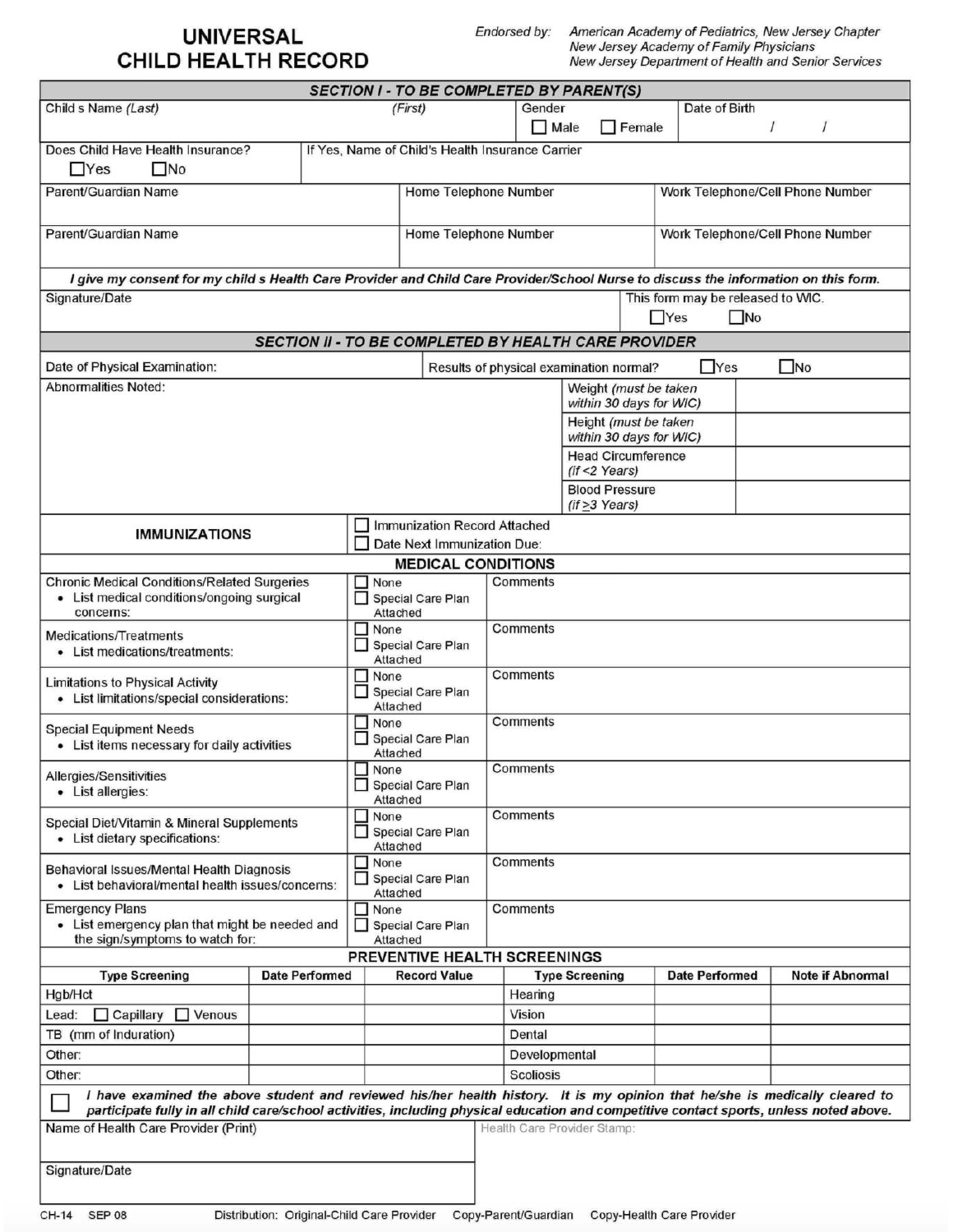

This form needs to be filled out completely.

#### **PHOTO RELEASE FORM**

Camper's Name: The Camper's Name: The Camper's Name: The Camper's Name: The Camper's Name: The Campen of the C

The Greater Morristown YMCA Camp Staff will take pictures of the campers. These pictures can be used for inside marketing (bulletin boards, etc.) or outside marketing (brochures, website, print ads, etc.) for official Greater Morristown YMCA business.

Children's names are never used. In the event we are in a position that required names included with the photo – usually for press releases to the local papers, we will notify you and will require additional consent from you. This release is for "no name included" photos.

This form must be signed with either a **YES** or a **NO**.

**YES** By signing below, I agree to the consent and use of any picture of my child for public relations and advertising by the Greater Morristown YMCA. I waive all claims for any compensation for such use.

#### PARENT/GUARDIAN SIGNATURE NATURE AND THE DATE

 **NO** My child cannot be used in any picture for public relations and advertising by the Greater Morristown YMCA.

\_\_\_\_\_\_\_\_\_\_\_\_\_\_\_\_\_\_\_\_\_\_\_\_\_\_\_\_\_\_\_\_\_\_\_\_\_\_\_\_\_\_\_\_\_\_\_\_\_\_\_\_\_\_\_\_\_\_\_\_ \_\_\_\_\_\_\_\_\_\_\_\_\_\_\_

\_\_\_\_\_\_\_\_\_\_\_\_\_\_\_\_\_\_\_\_\_\_\_\_\_\_\_\_\_\_\_\_\_\_\_\_\_\_\_\_\_\_\_\_\_\_\_\_\_\_\_\_\_\_\_\_\_\_\_\_ \_\_\_\_\_\_\_\_\_\_\_\_\_\_\_

PARENT/GUARDIAN SIGNATURE NATURE AND THE DATE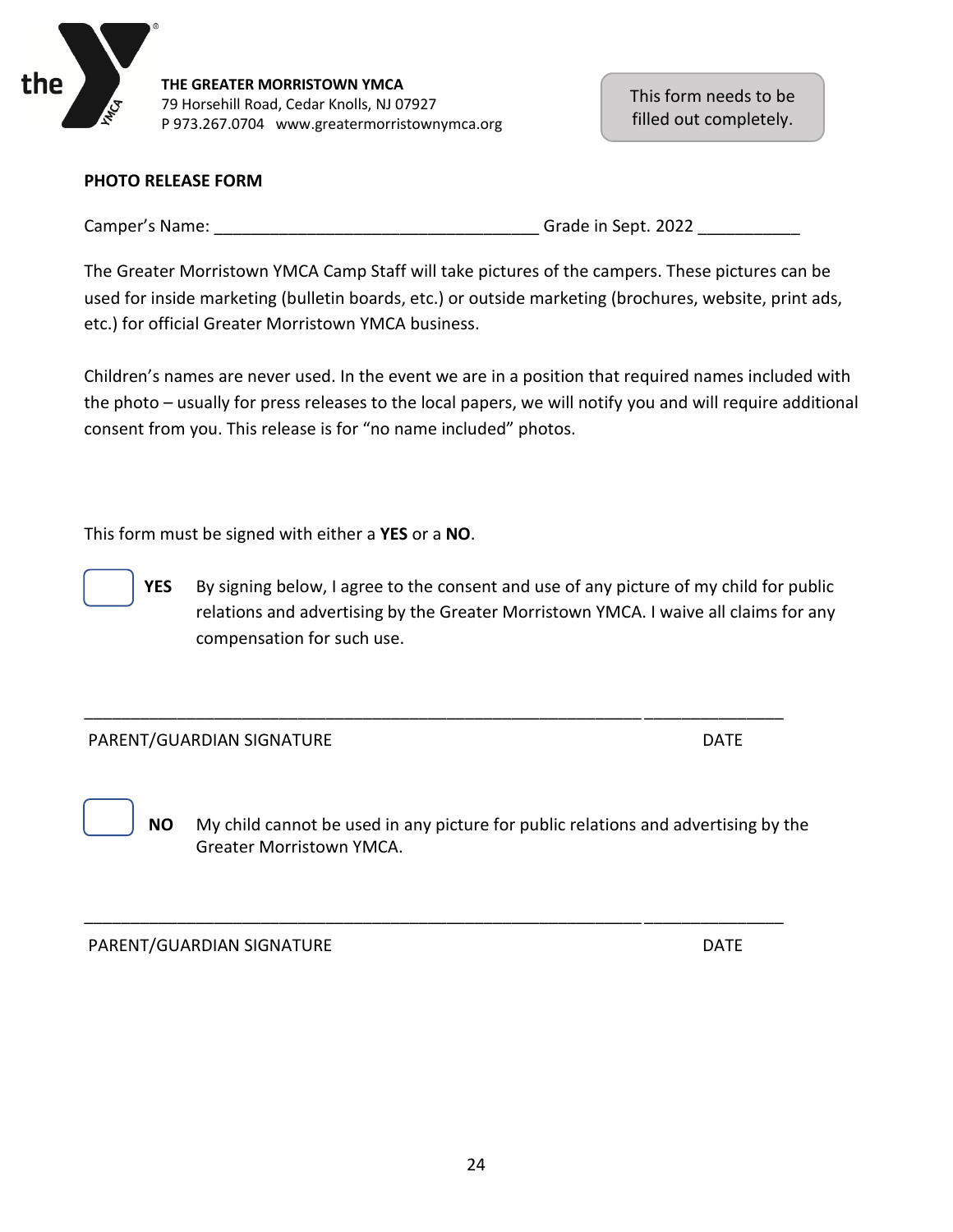

This form needs to be filled out completely.

#### **7. KINDER CAMP OPEN SWIM RULES –** *PLEASE NOTE, OPEN SWIM DURING SUMMER CAMP IS TBD PENDING COVID-19 RULES & REGULATIONS AS THE CAMP SEASON APPROACHES.*

#### **Greater Morristown YMCA Camp Open SwimPolicies & Procedures**

This form must be returned with camp forms – Children whose forms are not completed and turned in will not be permitted into open swim.

#### **General Information:**

- $\Box$  All swimmers will be evaluated on endurance as well as swimming ability.
- $\Box$  Any child who unable to complete the swim test or does not want to take the swim test will be marked as a beginner.
- Due to time constraints, swimmers are only permitted to take the swim test once per week.
- All swimmers will wear a color coded necklaces during open swim. Necklaces are latex free and are provided by the YMCA.

#### **The swimtest consists of the following:**

- 1. The swimmer jumps into the deep end of t he pool.
- 2. The swimmer resurfaces and treads water for 20 seconds.
- 3 . The swimmer swims freestyle from the deep end of the pool to the shallow end. (25 meters)
- 4. The swimmer then swim backstroke from the shallow end of the pool to the deep end (25 meters)

|                                                                                                                                  | <b>Swim Level Descriptions:</b>                                                                                      |                                                                                             |  |  |
|----------------------------------------------------------------------------------------------------------------------------------|----------------------------------------------------------------------------------------------------------------------|---------------------------------------------------------------------------------------------|--|--|
| <b>Beginner Level</b>                                                                                                            | Intermediate Level                                                                                                   | <b>Advanced Level</b>                                                                       |  |  |
| A swimmer who does not pass the<br>swim test or does not want to take<br>the swim test                                           | A swimmer who passes the complete<br>A swimmer who passes a portion of<br>the test<br>test                           |                                                                                             |  |  |
| Swimmers in this level:                                                                                                          | Swimmers in this level:                                                                                              | Swimmers in this level:                                                                     |  |  |
| Are required to wear a red<br>necklace and a float at ion<br>device<br>Swimmers are restricted to<br>the shallow end of the pool | Are required to wear a yellow<br>necklace<br>Swimmers are restricted to<br>the shallow end and middle<br>of the pool | Are required to wear a green<br>necklace<br>Swimmers in this level have no<br>rest rictions |  |  |

Swimmers will also be required to follow the following rules:

- Swimmers must follow all safety rules. This includes buddy checks (done every 10 minutes). If <sup>a</sup> swimmer does not follow the rules or listen to the lifeguard, that child will not be allowed to swim for the remainder of their swim t ime.
- $\Box$  If a child commits a serious offence (holding a child under water, pushing another child in the water, etc.) they will not be allowed back into the pool.
- $\Box$  Regardless of age or gender, all swimmers with shoulder length hair or longer must have their hair securely tied up or wear <sup>a</sup> swim cap.
- $\Box$  All swimmers must wear bathing suits. Shorts, gym shorts, t-shirts, etc. are not permitted. <sup>o</sup> Girls – One piece swim suits preferred.
- □ Parent/guardian will be responsible for any damages to equipment used in the pool area that their child destroys.

#### **I read the above information and understand the swimtest and the rules:**

Parent Guardian Name: (Please Print)

Parent Guardian Signature: Date:

Grade Level:

Please circle all weeks that your child is enrolled in:

|--|--|--|--|--|--|--|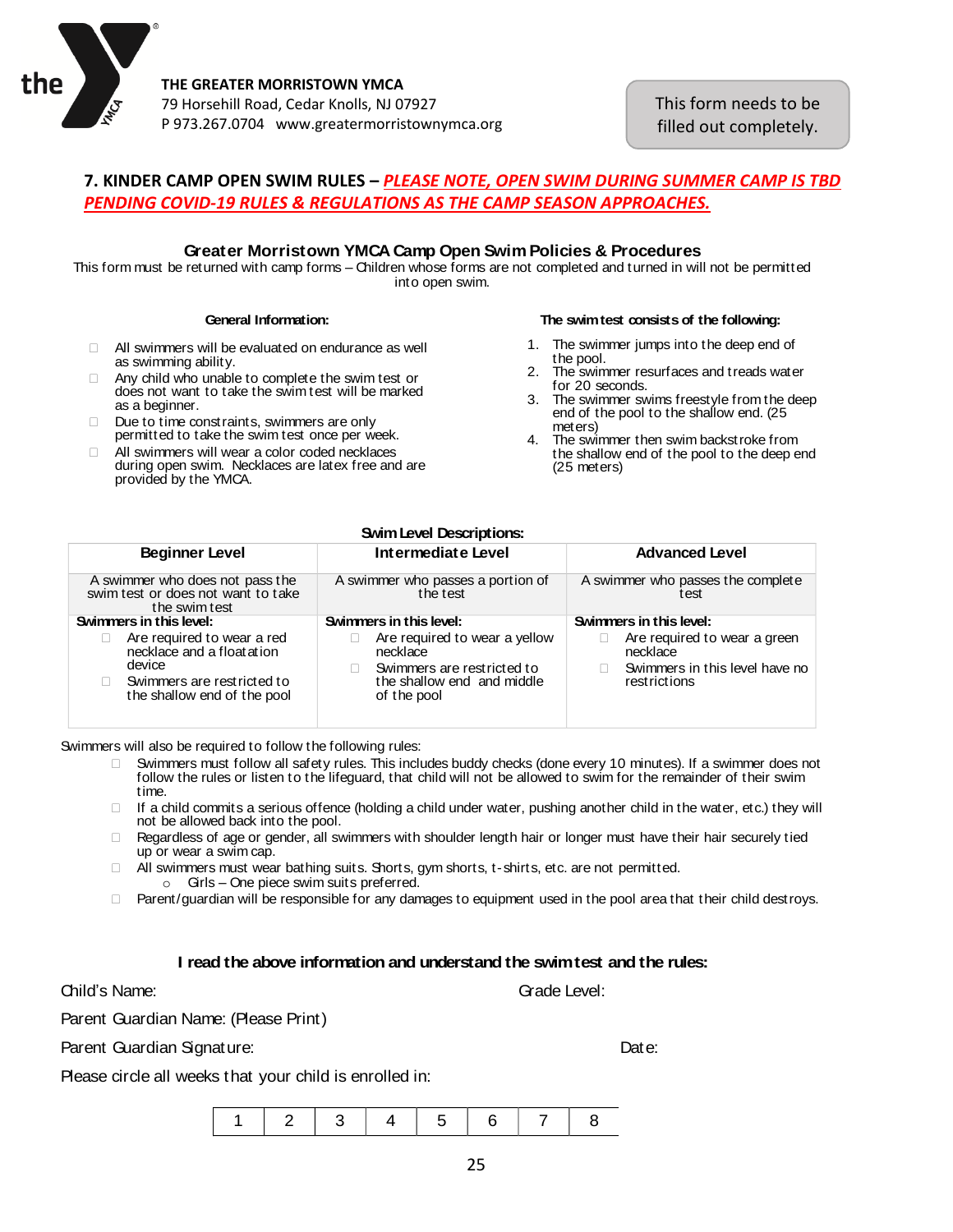

#### **8. EXTRA T-SHIRT FORM**

T-Shirts must be worn every day and can only be ordered at the time of registration. Please mark child's grade (in September) and size. Each camper receives one **free** t-shirt with registration.

|                                       | <b>Youth Small</b><br>$(6-8)$ | Youth<br>Medium<br>$(10-12)$ | Youth<br>Large<br>$(14-16)$ | Adult<br>Small | Adult<br>Medium | Adult<br>Large |
|---------------------------------------|-------------------------------|------------------------------|-----------------------------|----------------|-----------------|----------------|
| <b>Kinder Camp</b><br>(Yellow)        |                               |                              |                             |                |                 |                |
| $1st$ Grade<br>(Orange)               |                               |                              |                             |                |                 |                |
| $2nd$ Grade<br>(Gray)                 |                               |                              |                             |                |                 |                |
| 3rd Grade<br>(Red)                    |                               |                              |                             |                |                 |                |
| 4 <sup>th</sup> Grade<br>(Green)      |                               |                              |                             |                |                 |                |
| 5 <sup>th</sup> Grade<br>(Royal Blue) |                               |                              |                             |                |                 |                |
| 6 <sup>th</sup> Grade<br>(Navy Blue)  |                               |                              |                             |                |                 |                |

| <b>CAMPER'S NAME:</b>            |                               | <b>GRADE IN SEPT. 2022:</b> |  |
|----------------------------------|-------------------------------|-----------------------------|--|
| Number of EXTRA T-Shirts needed: |                               | $x$ \$9.00 each = \$        |  |
| Plus one free T-Shirt:           | $x \, \$0.00$ each = $\$0.00$ |                             |  |
| Totals:                          |                               |                             |  |

Extra t-shirts are \$9.00 each. Please verify that you are ordering the correct grade and size for your child. We are not able to change sizes or colors after orders are placed. T-Shirt orders take 10 days to process. **IF YOUR CHILD'S SHIRT HAS NOT COME IN BY THE FIRST DAY OF CAMP, PLEASE HAVE THEM WEAR A SHIRT OF THE SAME COL**

| <b>OFFICE USE ONLY</b> |      |              |                        |  |  |
|------------------------|------|--------------|------------------------|--|--|
|                        | CASH | <b>CHECK</b> | CHARGE (auth #)        |  |  |
| DATE:                  |      |              | <b>STAFF INITIALS:</b> |  |  |